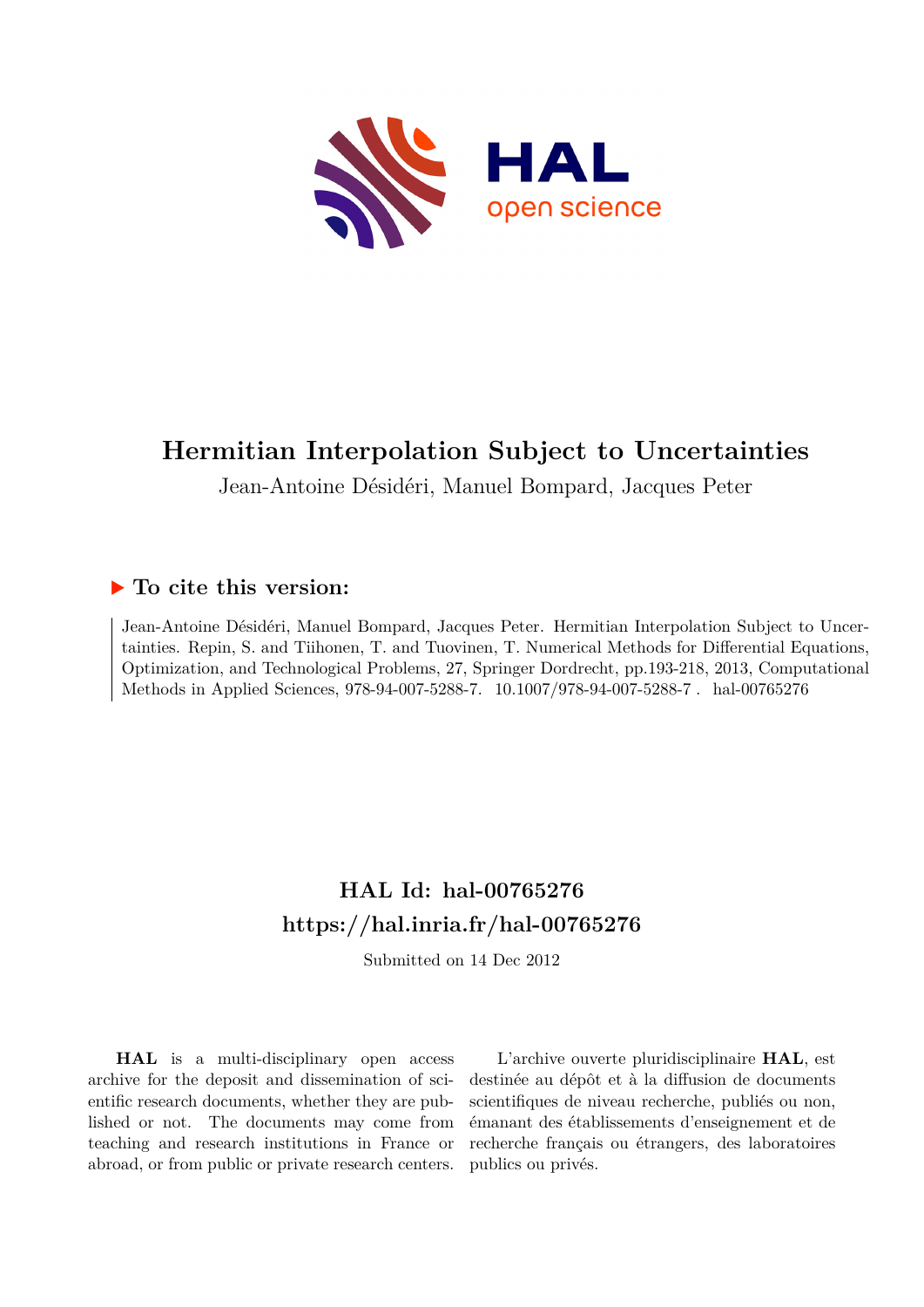Jean-Antoine Désidéri, Manuel Bompard, and Jacques Peter

**Abstract** This contribution is a sequel of the report [1]. In PDE-constrained global optimization (e.g., [3]), iterative algorithms are commonly efficiently accelerated by techniques relying on approximate evaluations of the functional to be minimized by an economical but lower-fidelity model ("meta-model"), in a so-called "Design of Experiment" (DoE) [6]. Various types of meta-models exist (interpolation polynomials, neural networks, Kriging models, etc.). Such meta-models are constructed by pre-calculation of a database of functional values by the costly high-fidelity model. In adjoint-based numerical methods, derivatives of the functional are also available at the same cost, although usually with poorer accuracy. Thus, a question arises: should the derivative information, available but known to be less accurate, be used to construct the meta-model or be ignored? As the first step to investigate this issue, we consider the case of the Hermitian interpolation of a function of a single variable, when the function values are known exactly, and the derivatives only approximately, assuming a uniform upper bound  $\varepsilon$  on this approximation is known. The classical notion of best approximation is revisited in this context, and a criterion is introduced to define the best set of interpolation points. This set is identified by either analytical or numerical means. If  $n + 1$  is the number of interpolation points, it is advantageous to account for the derivative information when  $\varepsilon < \varepsilon_0$ , where  $\varepsilon_0$  decreases with *n*, and this is in favor of piecewise, low-degree Hermitian interpolants. In all our numerical tests, we have found that the distribution of Chebyshev points is always close to optimal, and provides bounded approximants with close-to-least sensitivity to the uncertainties.

ONERA/DSNA, BP 72, 29, Avenue de La Division Leclerc, F-91322 Chatillon cedex, France, ˆ e-mail: Manuel.Bompard@onera.fr, Jacques.Peter@onera.fr



Jean-Antoine Désidéri

INRIA, Centre de Sophia Antipolis - Méditerranée, BP 93, 2004 Route des Lucioles, F-06902 Sophia Antipolis cedex, France, e-mail: Jean-Antoine.Desideri@inria.fr

Manuel Bompard, Jacques Peter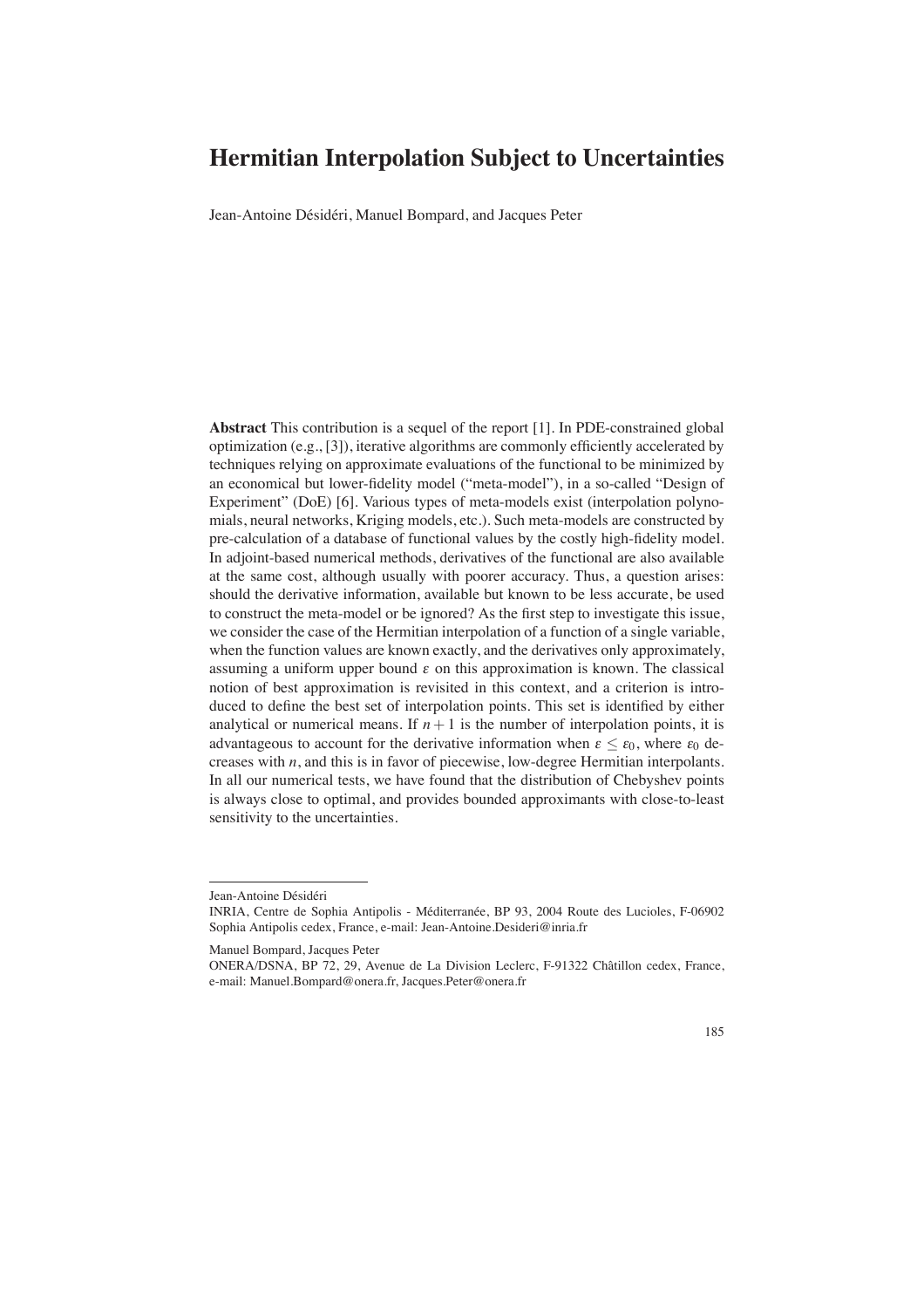### **1 Introduction: the Classical Notion of Best Approximation**

In this section, we review certain classical notions on polynomial interpolation, in particular the concept of "best approximation" or "Chebyshev economization". The literature contains numerous elementary and advanced texts on this fundamental issue, and we refer to [2, 4, 5].

Let *n* be an integer and  $x_0, x_1, \ldots, x_n$  be  $n + 1$  distinct points of the normalized interval [-1,1]. Let  $\pi(x)$  be the following polynomial of degree  $n+1$ :

$$
\pi(x) = \prod_{i=0}^{n} (x - x_i)
$$
\n(1)

and consider the following *n*+1 polynomials of degree *n*:

$$
L_i(x) = \prod_{\substack{j=0 \ j \neq i}}^n \frac{x - x_j}{x_i - x_j} \qquad (i = 0, 1, ..., n).
$$
 (2)

Clearly

$$
\forall i, j \in \{0, 1, ..., n\} : \mathsf{L}_i(x_j) = \delta_{i,j}, \tag{3}
$$

where  $\delta$  stands for Krönecker's symbol. Application of L'Hospital's rule yields the following compact formula:

$$
\mathsf{L}_i(x) = \frac{\pi(x)}{\pi'(x_i)(x - x_i)}.\tag{4}
$$

Let  $f : [-1,1] \to \mathbb{R}$  be a smooth function of the real variable *x*. The polynomial

$$
P_n(x) = \sum_{i=0}^{n} f(x_i) L_i(x)
$$
 (5)

is of degree at most equal to *n*, and it clearly satisfies the following interpolation conditions:

$$
\forall i \in \{0, 1, ..., n\} : P_n(x_i) = f(x_i). \tag{6}
$$

One such interpolant is unique among all polynomials of degree  $\leq n$ . Thus,  $P_n(x)$  is the Lagrange interpolation polynomial of *f* at the points  $\{x_i\}_{0 \le i \le n}$ .

It is well known that if  $f \in C^{n+1}([-1,1])$ , for any given  $x \in [a,b]$ , the interpolation error is given by

$$
e_n(x) = f(x) - P_n(x) = \frac{f^{(n+1)}(\xi)}{(n+1)!} \pi(x)
$$
 (7)

for some  $\xi \in [-1,1]$ .

*Proof.* Let  $x \in [-1,1]$  be given. If  $x = x_i$  for some *i*, the result is trivially satisfied. Otherwise,  $\pi(x) \neq 0$ ; then let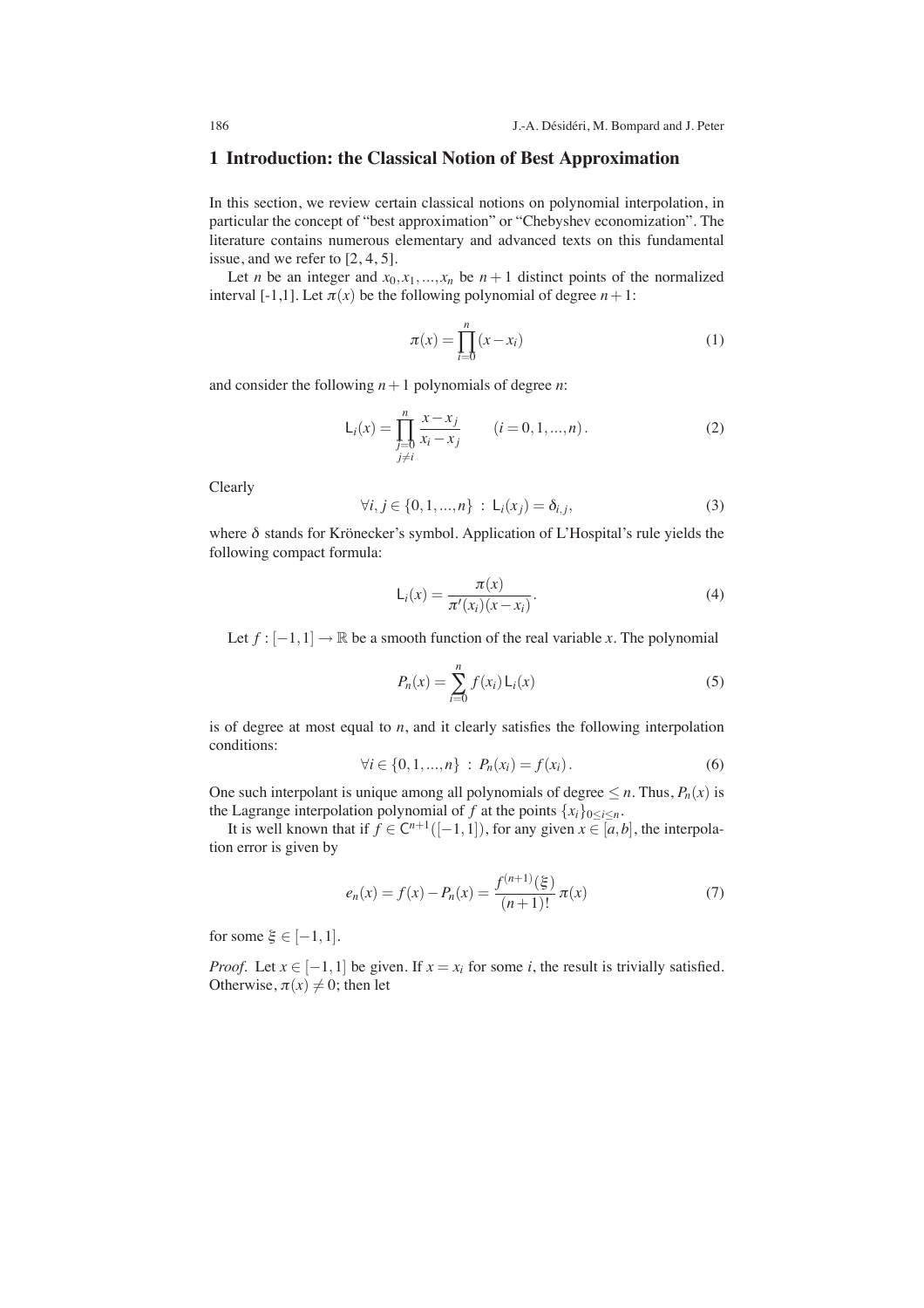$$
\lambda = \frac{e_n(x)}{\pi(x)}
$$

so that

$$
f(x) = P_n(x) + \lambda \pi(x)
$$

and define the function

$$
\phi(t) = f(t) - P_n(t) - \lambda \pi(t) \quad t \in [-1, 1].
$$

The function  $\phi(t)$  is of class  $C^{n+1}([-1,1])$  and it admits a nonempty set of roots in the interval [−1,1] that includes *X* = {*x*0,*x*1,...,*xn*,*x*}. The *n* + 2 elements of *X* are distinct and can be arranged as the elements of a strictly increasing sequence  ${x_i^0}_{0 \le i \le n+1}$  whose precise definition depends on the position of *x* w.r.t. the interpolation points  $\{x_i\}_{0 \le i \le n}$ . By application of Rolle's theorem to  $\phi(t) = \phi^{(0)}(t)$  over the subinterval  $[x_i^0, x_{i+1}^0], i = 0, 1, ..., n$ , it follows that  $\phi'(t)$  admits a root  $x_i^1$  in the open interval  $x_i^0, x_{i+1}^0$ , and this, for each *i*. In this way we identify a strictly-increasing sequence of  $n+1$  roots of  $\phi'(t)$ ,  $\{x_i^1\}_{0 \le i \le n}$ . Then Rolle's theorem can be applied in a similar way, this time to  $\phi'(t)$ , and so on to the successive derivatives of  $\phi(t)$ . We conclude that in general  $\phi^{(k)}(t)$  admits at least  $n+2-k$  distinct roots in [-1,1],  ${x_i^k}$ <sub>0≤*i*≤*n*+1−*k*</sub>, 0 ≤ *k* ≤ *n* + 1. In particular, for *k* = *n* + 1,  $\phi^{(n+1)}(t)$  admits at least one root,  $x_0^{n+1}$ , hereafter denoted  $\xi$  for simplicity. But since  $P_n^{(n+1)}(\xi) = 0$  and  $\pi^{(n+1)}(\xi) = (n+1)!$ , one gets

$$
\lambda = \frac{f^{(n+1)}(\xi)}{(n+1)!}
$$

and the conclusion follows.  $\Box$ 

Hence, if

$$
K = \frac{1}{(n+1)!} \max_{x \in [-1,1]} \left| f^{(n+1)}(x) \right| \tag{8}
$$

we have

$$
\forall x \in [-1,1] : |e_n(x)| \le K |\pi(x)|. \tag{9}
$$

Therefore, a natural way to optimize the choice of interpolation points *a priori*, that is, independently of *f* , is to solve the following classical min-max problem:

$$
\min_{\{x_i\}_{0 \le i \le n} \max_{x \in [-1,1]} |\pi(x)|. \tag{10}
$$
\n
$$
x_i \in [-1,1], \forall i
$$

In view of this, the problem is to find among all polynomials  $\pi(x)$  whose highestdegree term is precisely  $x^{n+1}$ , and that admit  $n+1$  distinct roots in the interval  $[-1,1]$ , an element, unique or not, that minimizes the sup-norm over  $[-1,1]$ .

The solution of this problem is given by the  $n+1$  roots of the Chebyshev polynomial of degree  $n+1$ . Before recalling the proof of this, let us establish some useful auxiliary results. Let *k* be an arbitrary integer and  $T_k(x)$  denote the Chebyshev poly-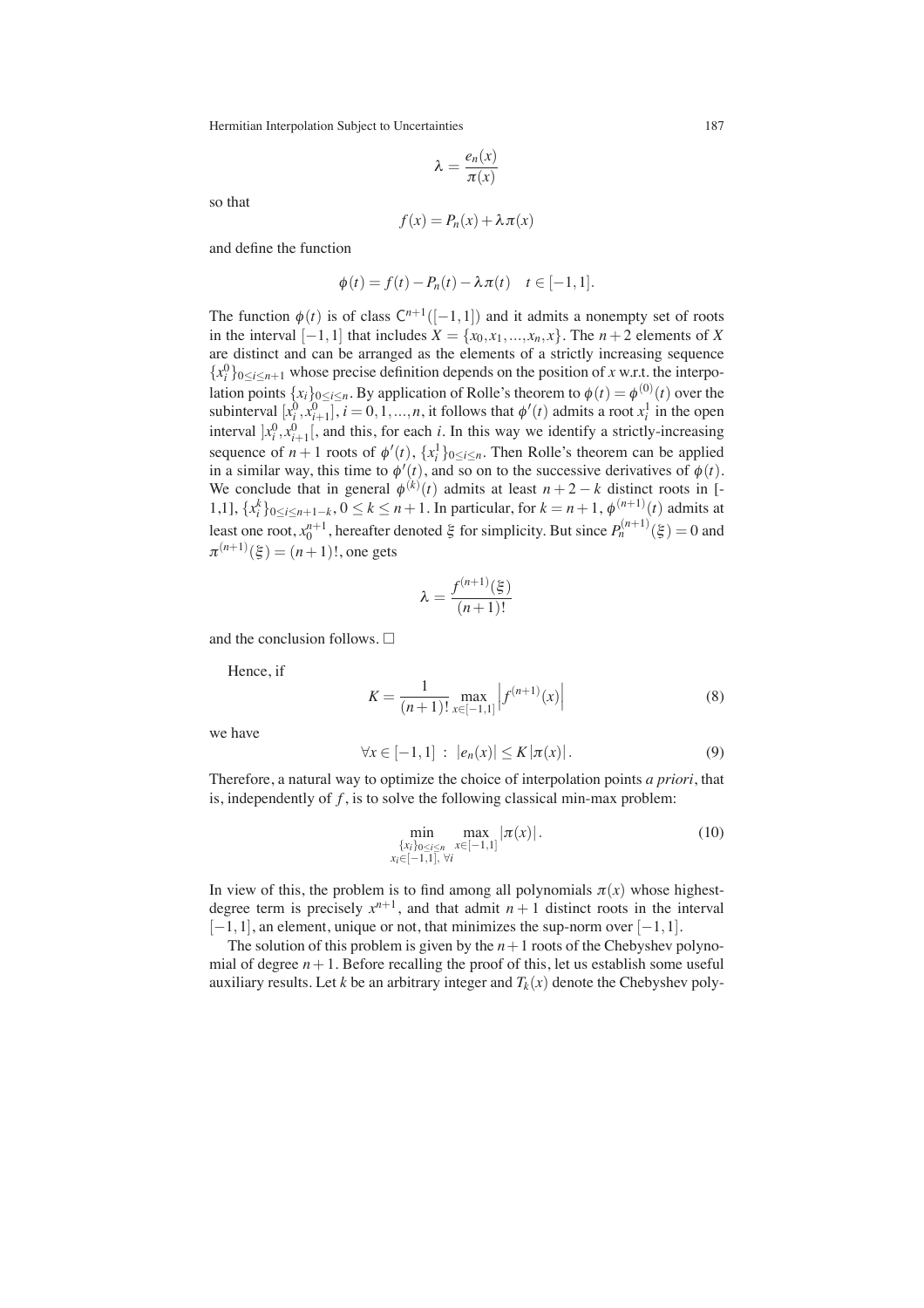nomial of degree *k*. Recall that for  $x \in [-1,1]$ 

$$
T_k(x) = \cos\left(k\cos^{-1}x\right), \quad k \in \mathbb{N},\tag{11}
$$

so that, for  $k \ge 1$  and  $x \in [-1,1]$ ,

$$
T_{k+1}(x) + T_{k-1}(x) = \cos\left(\overline{k+1}\theta\right) + \cos\left(\overline{k-1}\theta\right) = 2\cos(k\theta)\cos\theta = 2xT_k(x),\tag{12}
$$

where one has let

$$
x = \cos \theta, \quad 0 \le \theta \le \pi. \tag{13}
$$

Thus, if the leading term in  $T_k(x)$  is say  $a_kx^k$ , the following recursion applies:

$$
a_{k+1} = 2a_k, \quad k \ge 1,
$$
\n(14)

and, since  $a_0 = a_1 = 1$ , it follows that

$$
a_k = 2^{k-1}, \quad k \ge 1.
$$
 (15)

Therefore, an admissible candidate solution for the min-max problem, (10), is the polynomial

$$
\pi^*(x) = \frac{1}{2^n} T_{n+1}(x).
$$
 (16)

It remains to establish that  $\pi^*(x)$  is the best choice among all admissible polynomials, and its roots the best possible interpolation points. To arrive at this, we claim the following lemma:

**Lemma 1.** For all admissible polynomial  $q(x)$  one has

$$
\|\pi^{\star}\| \le \|q\|,
$$
\n<sup>(17)</sup>

*where*  $\|$   $\|$  *is the sup-norm over*  $[-1,1]$ *.* 

*Proof.* Assume otherwise that an admissible polynomial  $q(x)$  of a strictly smaller sup-norm over [-1,1] exists:

$$
\|q\| < \|\pi^{\star}\|.\tag{18}
$$

Let  $r(x) = \pi^*(x) - q(x)$ . Since the admissible polynomials  $\pi^*(x)$  and  $q(x)$  have the same leading term,  $x^{n+1}$ , the polynomial  $r(x)$  is of degree at most *n*. Let us examine the sign of this polynomial at the  $n+2$  points

$$
\eta_i = \cos \frac{i\pi}{n+1}, \quad i = 0, 1, ..., n+1,
$$
\n(19)

at which  $\pi^*(x)$  as well as  $T_{n+1}(x)$  achieve a local extremum. At such a point,

$$
|\pi^*(\eta_i)| = \frac{1}{2^n} = ||\pi^*|| > ||q|| = \max_{x \in [-1,1]} |q(x)| \ge |q(\eta_i)| \tag{20}
$$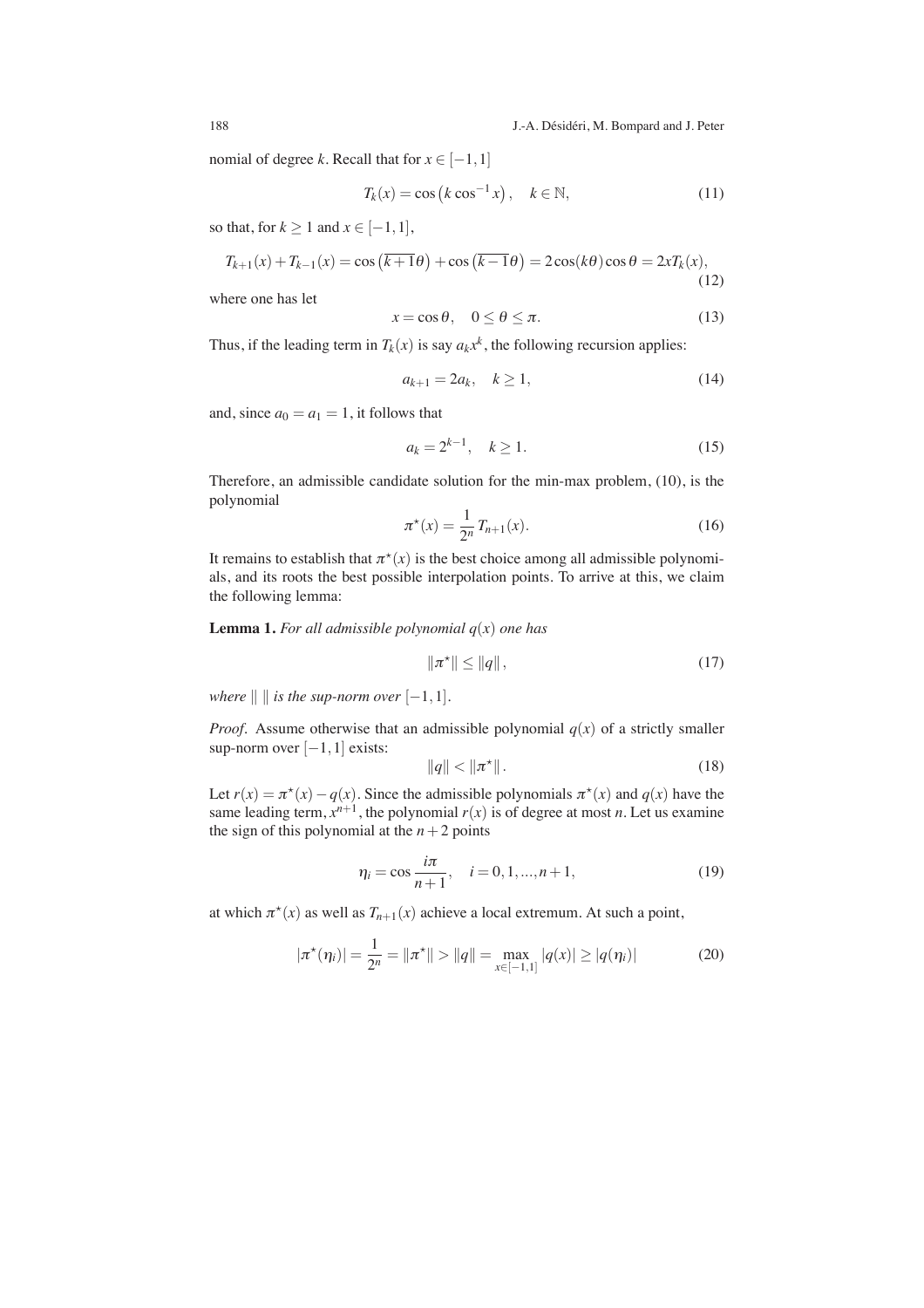and  $r(\eta_i)$  is nonzero and has the sign of the strictly dominant term  $\pi^*(\eta_i)$  $\frac{1}{2^n}T_{n+1}(\eta_i)=\frac{(-1)^i}{2^n}$  $\frac{1}{2^n}$ . Therefore,  $r(x)$  admits at least  $n+1$  sign alternations and as many distinct roots. But this is in contradiction with the degree of this polynomial. The contradiction is removed by rejecting the assumption made on  $||q||$ .  $\Box$ 

Consequently, in (10), the min-max is achieved by the roots of  $T_{n+1}(x)$ :

$$
x_i^* = \cos \frac{(2i+1)\pi}{2(n+1)}, \quad i = 0, 1, ..., n,
$$
 (21)

and the value of the min-max is  $\frac{1}{2^n}$ .

# **2 Best Hermitian Approximation**

Now assume that the points  $\{x_i\}_{0 \le i \le n}$  are used as a support to interpolate the function values  $\{y_i = f(x_i)\}_{0 \le i \le n}$ , but also the derivatives  $\{y'_i = f'(x_i)\}_{0 \le i \le n}$ , that is a set of  $2(n+1)$  data. Thus, we anticipate that the polynomial of least degree complying with these interpolation conditions, say  $H_{2n+1}(x)$ , is of degree at most equal to  $2n+1$ . One such polynomial is necessarily of the form

$$
H_{2n+1}(x) = P_n(x) + \pi(x) \cdot Q(x), \tag{22}
$$

where the quotient  $Q(x)$  should be adjusted to comply with the interpolation conditions on the derivatives. These conditions are

$$
y'_{i} = H'_{2n+1}(x_{i}) = P'_{n}(x_{i}) + \pi'_{i} \cdot Q(x_{i}), \quad i = 0, 1, ..., n,
$$
 (23)

where

$$
\pi'_{i} = \pi'(x_{i}) = \prod_{\substack{j=0 \ j \neq i}} (x_{i} - x_{j}) \neq 0,
$$
\n(24)

and since  $\pi(x_i) = 0$ . Thus  $Q(x)$  is solely constrained by the following  $n+1$  interpolation conditions:

$$
Q_i = Q(x_i) = \frac{y_i' - P_n'(x_i)}{\pi_i'}, \quad i = 0, 1, ..., n.
$$
 (25)

Therefore, the solution of least degree is obtained when  $Q(x)$  is the Lagrange interpolation polynomial associated with the above function values:

$$
Q(x) = \sum_{i=0}^{n} Q_i L_i(x).
$$
 (26)

The corresponding solution is thus unique, and we will refer to it as the global Hermitian interpolant.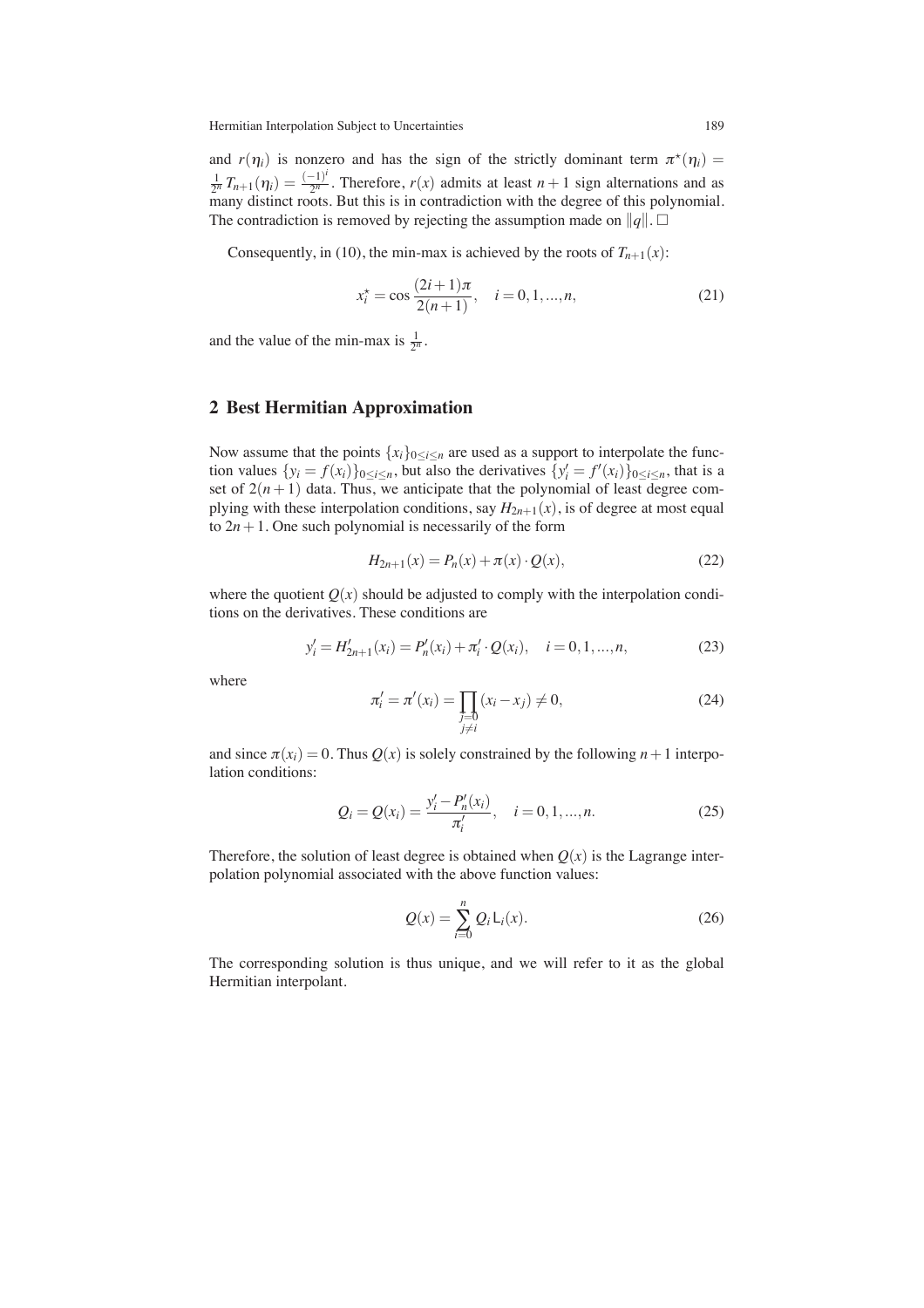The interpolation error associated with the above global Hermitian interpolant *H*<sub>2*n*+1</sub>(*x*) is given by the following result valid when  $f \in C^{2n+2}([-1,1])$ :

$$
\forall x \in [-1, 1], \exists \eta \in [-1, 1] : f(x) = H_{2n+1}(x) + \frac{f^{(2n+2)}(\eta)}{(2n+2)!} \pi^2(x). \tag{27}
$$

*Proof.* Let  $x \in [-1,1]$  be given. If  $x = x_i$  for some *i*, the result is trivially satisfied. Otherwise,  $\pi(x) \neq 0$ ; then let

$$
\mu = \frac{f(x) - H_{2n+1}(x)}{\pi^2(x)}
$$

so that

$$
f(x) = H_{2n+1}(x) + \mu \pi^2(x).
$$

Let

$$
\psi(t) = f(t) - H_{2n+1}(t) - \mu \pi^2(t), \quad t \in [-1, 1].
$$

The function  $\psi(t)$  is of class  $C^{2n+2}([-1,1])$ , and similarly to the former function  $\phi(t)$ , it admits a nonempty set of roots in the interval [−1, 1] that includes *X* =  ${x_0, x_1, ..., x_n, x} = {x_i^0}_{0 \le i \le n+1}$ . Hence, Rolle's theorem implies that in the open interval  $x_i, x_{i+1}$ ,  $0 \le i \le n$ , a root  $x'_i$  of  $\psi'(t)$  exists. But the interpolation points, at which the derivative also is fitted, are themselves  $n+1$  other distinct roots of  $\psi'(t)$ . Thus we get a total of at least  $2n + 2$  roots for  $\psi'(t)$ , and by induction,  $2n + 1$  for  $\psi''(t)$ , and so on, and finally one, say  $\eta$ , for  $\psi^{(2n+2)}(t)$ . Now, since  $H_{2n+1}^{(2n+2)}$  $\chi_{2n+1}^{(2n+2)}(\eta)=0$ because the interpolant is of degree  $2n + 1$  at most, and since  $(\pi^2(t))^{(2n+2)}(t) =$  $(2n+2)!$ , one gets

$$
0 = f^{(2n+2)}(\eta) - 0 - \mu (2n+2)!
$$

which yields the final result.  $\Box$ 

As a consequence of (27), the formulation of the best approximation problem for the global Hermitian interpolant is as follows:

$$
\min_{\substack{\{x_i\}_{0 \le i \le n} \\ x_i \in [-1,1], \ \forall i}} \max_{x \in [-1,1]} \pi^2(x). \tag{28}
$$

But, if we define the following functions of  $\mathbb{R}^{n+1} \to \mathbb{R}$ :

$$
\begin{cases}\nP(x_0, x_1, \dots, x_n) = \max_{x \in [-1, 1]} \pi^2(x), \\
p(x_0, x_1, \dots, x_n) = \max_{x \in [-1, 1]} |\pi(x)|,\n\end{cases}
$$
\n(29)

it is obvious that

$$
\forall x_0, x_1, \dots, x_n : P(x_0, x_1, \dots, x_n) = p^2(x_0, x_1, \dots, x_n).
$$
 (30)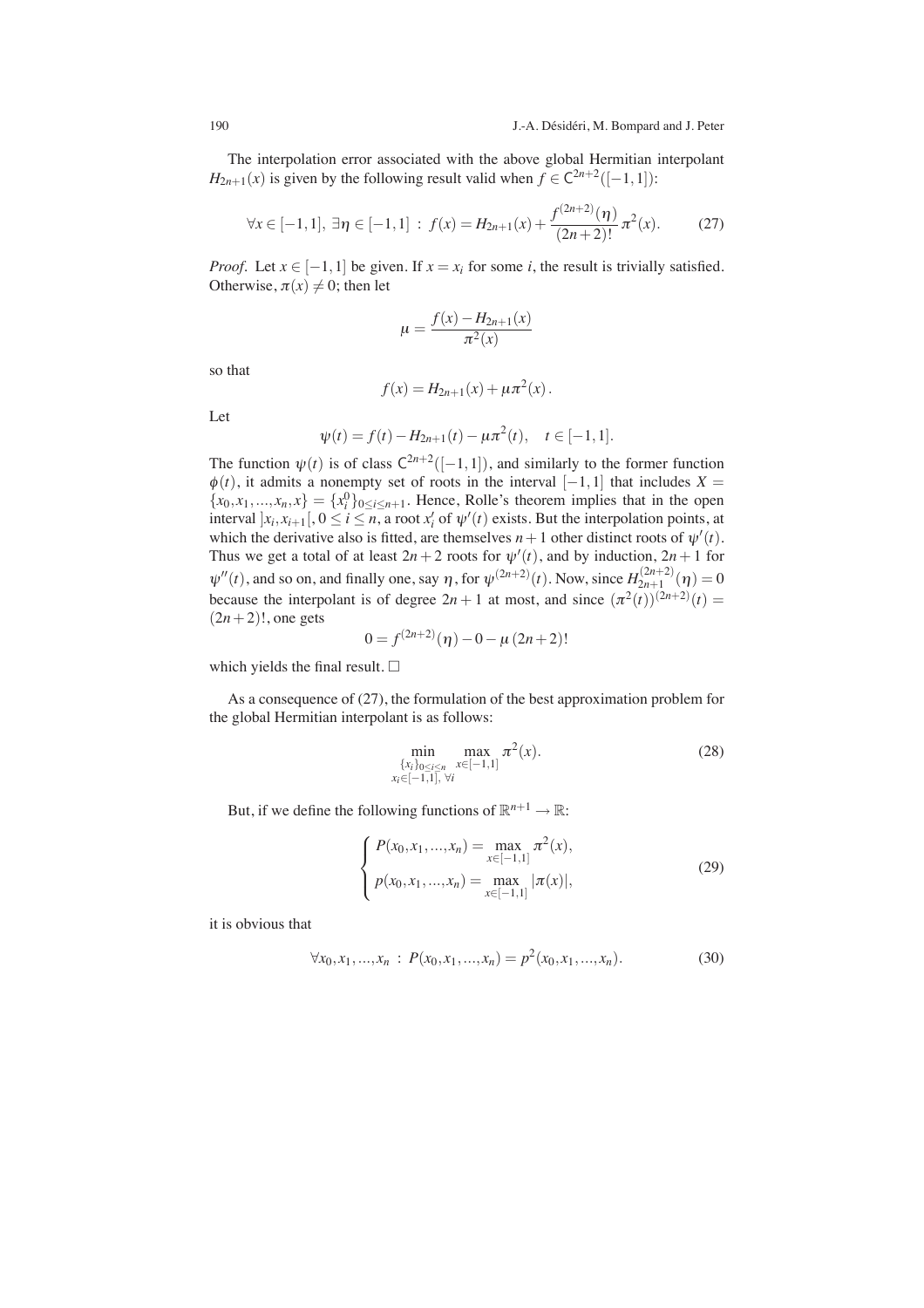Hence the functions *P* and *p* achieve their minimums for the same sequence of interpolation points, and

$$
\min_{\{x_i\}_{0 \le i \le n} \atop x_i \in [-1,1], \forall i} P(x_0, x_1, \dots, x_n) = \left( \min_{\{x_i\}_{0 \le i \le n} \atop x_i \in [-1,1], \forall i} p(x_0, x_1, \dots, x_n) \right)^2 = \frac{1}{4^n}.
$$
 (31)

Therefore the best Hermitian interpolation is achieved for the same set of interpolation points as the best Lagrangian interpolation, that is, the roots,  $\{x_i^*$  $\binom{x}{i}$ <sup>0</sup>
<sub>2</sub>i
<sub>2</sub><sup>n</sup></sub> of (21), of the Chebyshev polynomial  $T_{n+1}(x)$ .

## **3 Best Inexact Hermitian Approximation**

In PDE-constrained global optimization [3], it is often useful to model the functional criterion to be optimized by a function  $f(x)$  of the design variable  $x \in \mathbb{R}^n$ , whose values are computed through the discrete numerical integration of a PDE, and the derivative *f* ′ (*x*), or gradient vector, by means of an adjoint equation. A database of function values and derivatives is compiled by Design of Experiment, and the surrogate model, or meta-model is constructed from it. This meta-model is then used in some way in the numerical optimization algorithm with the objective of improving computational efficiency (see, for example, [3]). The success of such a strategy depends on the accuracy of the meta-model  $f(x)$  to represent the dependency on *x* of the actual functional criterion. If all the data were exact, and properly used, the accuracy would undoubtedly improve by the addition of the derivative information. However, in practice, since the PDE is solved discretely, the derivatives are almost inevitably computed with inferior accuracy. Therefore it is not clear that accounting for the derivatives is definitely advantageous if the corresponding accuracy of the data is poor. Should special precautions be taken to guarantee it?

In order to initiate a preliminary analysis of this problem, we examine the simple one-dimensional situation of a function  $f(x)$ , when *x* is scalar ( $x \in \mathbb{R}$ ), and consider the case of a Hermitian interpolation meta-model based on inexact information. Specifically, we assume that the function values  $\{y_i\}_{0 \le i \le n}$  are known, whereas only approximations  $\{y_i'\}_{0 \le i \le n}$  of the derivatives  $\{y_i'\}_{0 \le i \le n}$  are available, and we let:

$$
\delta y_i' = y_i' - y_i' := \varepsilon_i, \quad i = 0, 1, ..., n. \tag{32}
$$

Hence the computed interpolant is  $\overline{H}_{2n+1}(x)$  instead of  $H_{2n+1}(x)$ , and in view of the definitions  $(22)$ – $(25)$ , we have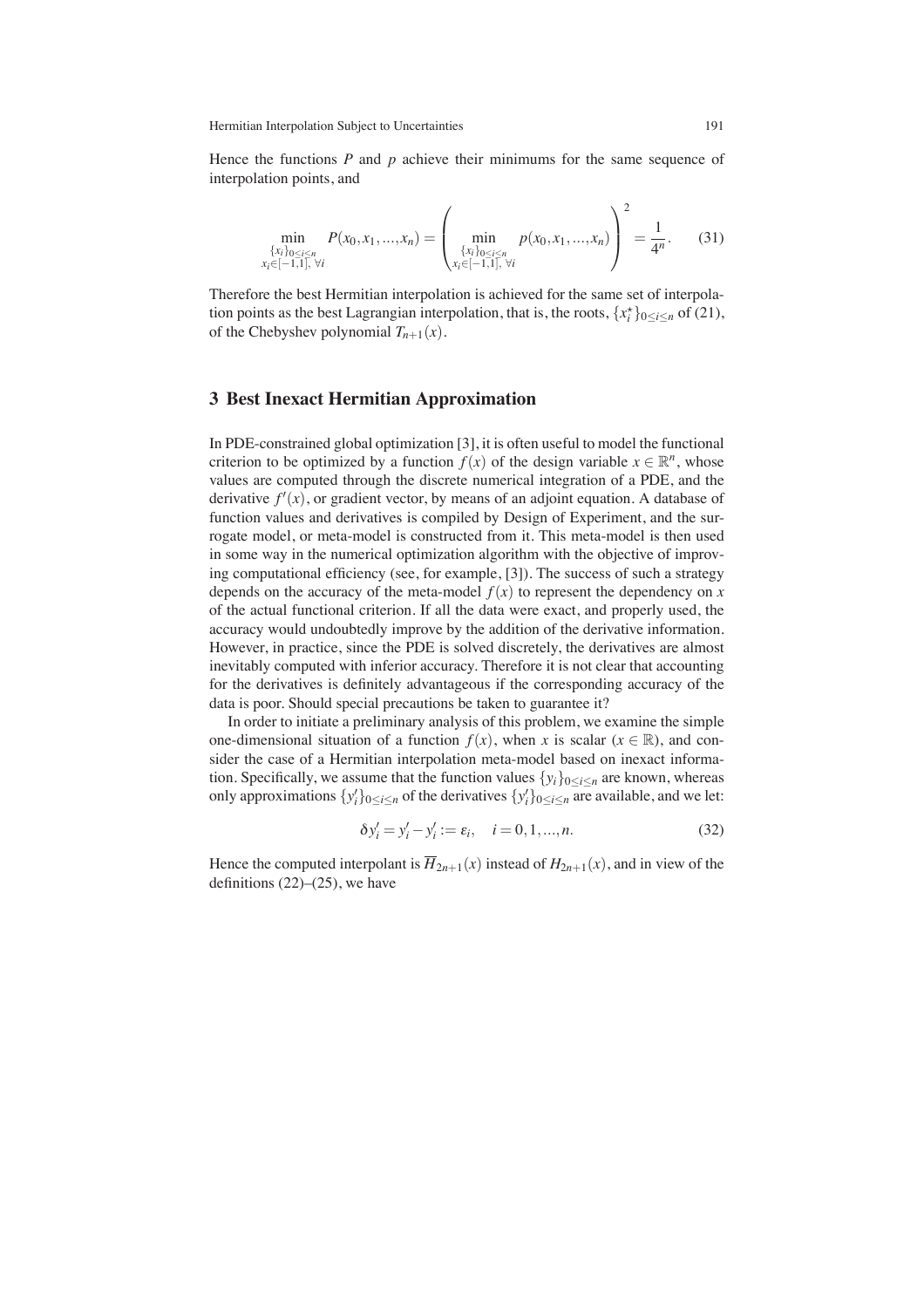$$
\begin{cases}\n\delta H_{2n+1}(x) = \overline{H}_{2n+1}(x) - H_{2n+1}(x) = \pi(x) \, \delta Q(x), \\
\delta Q(x) = \sum_{i=0}^{n} \delta Q_i L_i(x), \\
\delta Q_i = \frac{\delta y_i'}{\pi_i'} = \frac{\varepsilon_i}{\pi_i'}.\n\end{cases} \tag{33}
$$

Now, suppose an upper bound  $\varepsilon$  on the errors  $\varepsilon_i$ 's is known:

$$
|\varepsilon_i| \le \varepsilon, \quad 0 \le i \le n. \tag{34}
$$

The following questions arise:

- 1. What is the corresponding upper bound on  $\max_{x \in [-1,1]} |\delta H_{2n+1}(x)|$ ?
- 2. Can we choose the sequence of interpolation points  $\{x_i\}_{0 \le i \le n}$  to minimize this upper bound?
- 3. Is the known sequence of the Chebyshev points a good approximation of the optimum sequence for this new problem?

This article attempts to bring some answers to these questions. Presently, we try to identify how the interpolation points should be defined to minimize or reduce the effect on the meta-model accuracy of uncertainties on the derivatives only. It follows from (33) that

$$
\delta H_{2n+1}(x) = \pi(x) \sum_{i=0}^{n} \frac{\varepsilon_i}{\pi'_i} \mathsf{L}_i(x) \tag{35}
$$

which by virtue of (4) simplifies as follows:

$$
\delta H_{2n+1}(x) = \pi^2(x) \sum_{i=0}^{n} \frac{\varepsilon_i}{\pi_i'^2(x - x_i)}.
$$
 (36)

Thus if (34) holds, we have

$$
|\delta H_{2n+1}(x)| \le \varepsilon \Delta(x) \tag{37}
$$

where

$$
\Delta(x) = \pi^2(x) \sum_{i=0}^{n} \frac{1}{\pi_i'^2 |x - x_i|}.
$$
\n(38)

These considerations have led us to analyze the min-max problem applied to the new criterion  $\Delta(x)$  in place of  $\pi^2(x)$ . In summary, the solution of the min-max problem associated with the criterion  $\Delta(x)$  minimizes the effect of uncertainties in the derivatives on the identification of the global Hermitian interpolant. In the subsequent sections, this solution is identified formally, or numerically, and compared with the Chebyshev distribution of points, which is optimal w.r.t. the interpolation error. Lastly, the corresponding interpolants are compared by numerical experiment.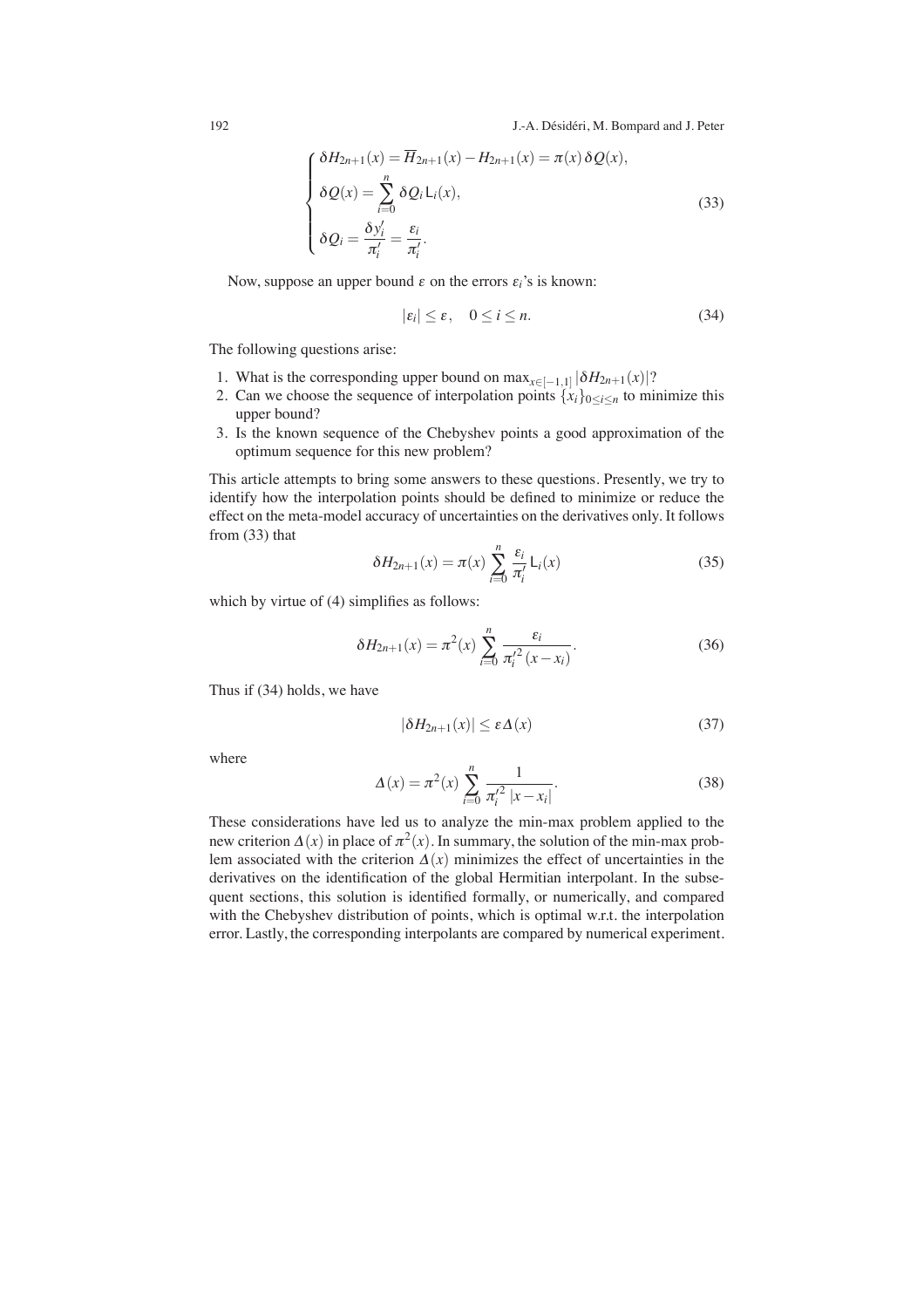### 4 Formal or Numerical Treatment of the Min-Max- $\Delta$  Problem

We wish to compare three particular relevant distributions of interpolation points in terms of performance w.r.t. the criterion  $\Delta(x)$ . These three distributions are symmetrical w.r.t. 0, and recall that the total number of interpolation points is  $n+1$ . Thus, we let

$$
n+1 = 2m + \alpha \tag{39}
$$

and when *n* is odd ( $\alpha = 0$ ;  $n = 2m - 1 \ge 1$ ),

$$
\{x_i\}_{0\leq i\leq n} = \{\pm \xi_1, \pm \xi_2, ..., \pm \xi_m\},\tag{40}
$$

where

$$
0 < \xi_1 < \xi_2 < \dots < \xi_m \tag{41}
$$

and  $m \ge 1$ . Otherwise, when *n* is even  $(\alpha = 1; n = 2m \ge 0)$ , we adjoin to the list  $\xi_0 = 0$  (once). We consider specifically:

1. The uniform distribution:

 $n = 2m$ :  $\xi_0^u = 0$  associated with the interpolation point  $x_0 = \xi_0 = 0$ , and  $\xi_k^u =$  $\frac{k}{m}$ ,  $1 \leq k \leq m$ , associated with 2 interpolation points  $\pm \xi_k^u$ .  $n = 2m - 1$ :  $\xi_k^u = \frac{2k-1}{n}, 1 \le k \le m$ .

2. The Chebyshev distribution:

$$
\xi_k^* = x_{m-k}^* = \cos\left(\frac{2(m-k)+1}{n+1}\frac{\pi}{2}\right), \quad 1 \le k \le m. \tag{42}
$$

3. The optimal distribution:

$$
\xi = \underset{\xi}{\arg\min} \max_{x \in [0,1]} \Delta(x;\xi),\tag{43}
$$

where  $\xi = (\xi_1, \xi_2, ..., \xi_m)$  denotes the vector of adjustable parameters defining, along with  $\xi_0 = 0$  if *n* is even, the distribution of interpolation points, and the dependence of the criterion  $\Delta$  on  $\xi$  is here indicated explicitly for clarity. (Note that due to symmetry, the interval for  $x$  has been reduced to  $[0,1]$  without incidence on the result.)

To these three distributions are associated the corresponding values of the maximum of  $\Delta(x;\xi)$  over  $x \in [0,1]$ ; these maximums are denoted  $\Delta^u$ ,  $\Delta^*$  and  $\Delta$ , respectively.

As a result of these definitions, the polynomial  $\pi(x)$  is expressed as follows:

$$
\pi(x) = x^{\alpha} \prod_{k=1}^{m} (x^2 - \xi_k^2), \quad n+1 = 2m + \alpha; \ \alpha = 0 \text{ or } 1,
$$
 (44)

and for  $x > 0$ , the criterion  $\Delta(x)$  becomes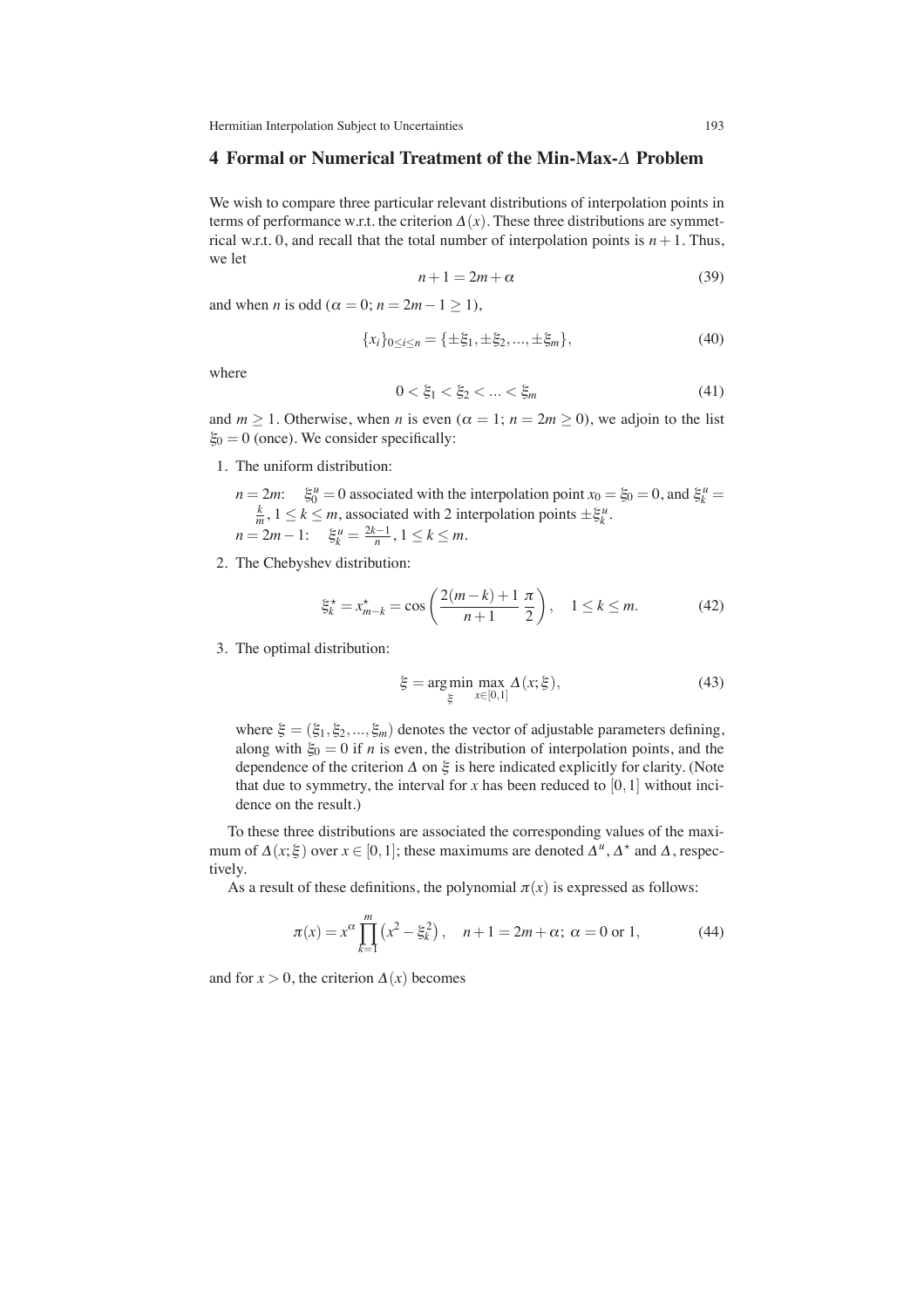$$
\Delta(x) = \pi^2(x) \sum_{i=0}^n \frac{1}{\pi_i'^2 |x - x_i|} = \pi^2(x) \left[ \frac{\alpha}{\pi_0'^2} \frac{1}{x} + \sum_{k=1}^m \frac{1}{\pi_k'^2} \left( \frac{1}{x + \xi_k} + \frac{1}{|x - \xi_k|} \right) \right].
$$
\n(45)

Then, given  $x$ , let  $j$  be the index for which

$$
\xi_{j-1} \le x < \xi_j \tag{46}
$$

so that

$$
x - \xi_k \ge 0 \Longleftrightarrow k \le j - 1. \tag{47}
$$

As a result,

$$
\Delta(x) = \pi^2(x) \left[ \frac{\alpha}{\pi_0'^2} \frac{1}{x} + \sum_{k=1}^{j-1} \frac{1}{\pi_k'^2} \frac{2x}{x^2 - \xi_k^2} + \sum_{k=j}^m \frac{1}{\pi_k'^2} \frac{2\xi_k}{\xi_k^2 - x^2} \right].
$$
 (48)

Calculation of the derivatives  $\pi'_k$ :

First, for  $\alpha = 0$ ,  $\pi(x)$  is an even polynomial, and  $\pi'_0 = 0$ . Otherwise, for  $\alpha = 1$ ,

$$
\pi_0' = \lim_{x \to 0} \frac{\pi(x)}{x} = \prod_{k=1}^m \left( -\xi_k^2 \right), \quad \alpha = 1; n = 2m. \tag{49}
$$

Regardless  $\alpha$ , for  $k \geq 1$ 

$$
\pi(x) = x^{\alpha} (x - \xi_k)(x + \xi_k) \prod_{\substack{i=1 \\ i \neq k}} (x^2 - \xi_i^2)
$$
\n(50)

so that:

$$
\pi'_{k} = \lim_{x \to \xi_{k}} \frac{\pi(x)}{x - \xi_{k}} = 2\xi_{k}^{\alpha+1} \prod_{\substack{i=1 \\ i \neq k}} (\xi_{k}^{2} - \xi_{i}^{2}).
$$
\n(51)

# *4.1 Expression of*  $\delta_0$  *Applicable Whenever*  $n+1$  *is Even* ( $\alpha = 0$ *;*  $n+1 = 2m$

Suppose that  $0 < x < \xi_1$ . Then  $j = 1$  and (48) reduces to

$$
\Delta(x) = \pi^2(x) \sum_{k=1}^{m} \frac{1}{\pi_k'^2} \frac{2\xi_k}{\xi_k^2 - x^2}.
$$
 (52)

But,

$$
\pi^{2}(x) = \prod_{i=1}^{m} (x^{2} - \xi_{i}^{2})^{2}
$$
 (53)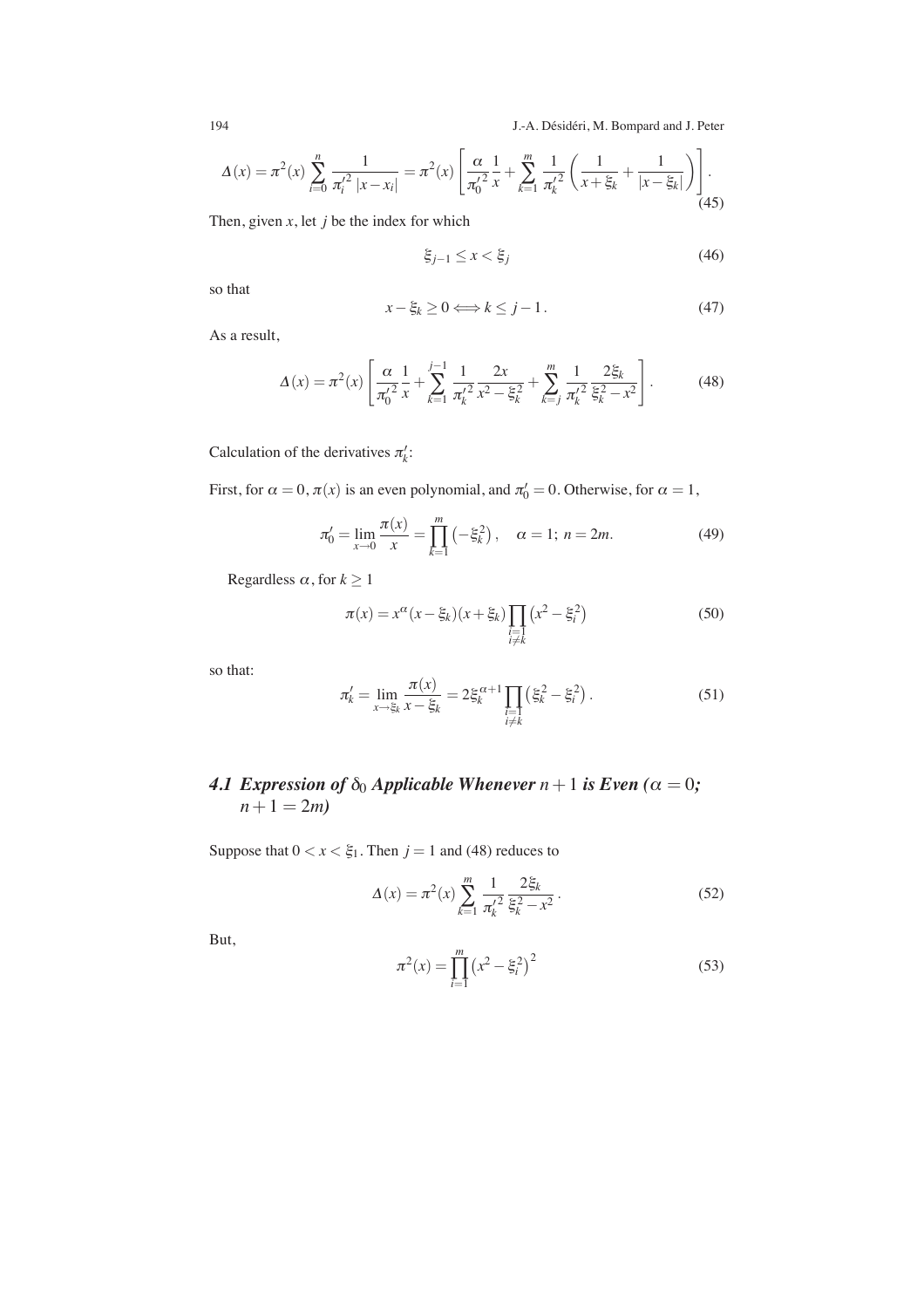so that

$$
\Delta(x) = \sum_{k=1}^{m} \frac{2\xi_k}{\pi_k'^2} \times \prod_{\substack{i=1 \\ i \neq k}}^{m} \left(\xi_i^2 - x^2\right)^2 \times \left(\xi_k^2 - x^2\right). \tag{54}
$$

All the terms in this sum are composed of three factors: a positive constant and two positive factors that are monotone decreasing as *x* varies from 0 to  $\xi_1$ . Hence  $\Delta(x)$ is monotone decreasing and

$$
\delta_0 = \max_{x \in [0, \xi_1]} \Delta(x) = \Delta(0)
$$
  
= 
$$
\sum_{k=1}^m \frac{2\xi_k^3}{\pi_k'^2} \prod_{\substack{i=1 \ i \neq k}}^m \xi_i^4 = 2 \left( \prod_{i=1}^m \xi_i^4 \right) \sum_{k=1}^m \frac{1}{\xi_k \pi_k'^2}, \quad \alpha = 0; n+1 = 2m.
$$
 (55)

# **4.2 Expression of**  $\delta_1$  *Applicable Whenever*  $\xi_m < 1$

Suppose that  $\xi_m < x < 1$ . Then  $j = m + 1$  and (48) reduces to

$$
\Delta(x) = \pi^2(x) \left[ \frac{\alpha}{\pi_0'^2} \frac{1}{x} + \sum_{k=1}^m \frac{1}{\pi_k'^2} \frac{2x}{x^2 - \xi_k^2} \right]
$$
  
= 
$$
\frac{\alpha}{\pi_0'^2} x \prod_{i=1}^m (x^2 - \xi_i^2)^2 + \sum_{k=1}^m \frac{2}{\pi_k'^2} x^{2\alpha+1} (x^2 - \xi_k^2) \prod_{\substack{i=1 \ i \neq k}}^m (x^2 - \xi_i^2)^2.
$$
 (56)

All the terms in  $\Delta(x)$  are products of positive factors that are monotone-increasing with *x*. Consequently, the maximum is achieved at  $x = 1$ . But

$$
\Delta(1) = \frac{\alpha}{\pi_0'^2} \prod_{i=1}^m \left(1 - \xi_i^2\right)^2 + \sum_{k=1}^m \frac{2}{\pi_k'^2} \left(1 - \xi_k^2\right) \prod_{\substack{i=1 \ i \neq k}}^m \left(1 - \xi_i^2\right)^2. \tag{57}
$$

This gives

$$
\delta_1 = \max_{x \in [\xi_m, 1]} \Delta(x) = \Delta(1) = \prod_{i=1}^m \left(1 - \xi_i^2\right)^2 \left[\frac{\alpha}{\pi_0'^2} + 2\sum_{k=1}^m \frac{1}{\pi_k'^2 \left(1 - \xi_k^2\right)}\right].
$$
 (58)

# *4.3 Special Cases*

For  $n = 0, 1, 2$ , the formal treatment is given in [1].

For  $n = 3$ , the four interpolation points form a symmetrical set  $\{\pm \xi, \pm \eta\}$ . Hence the optimization is made over two parameters  $\xi$  and  $\eta$ . Thus, the function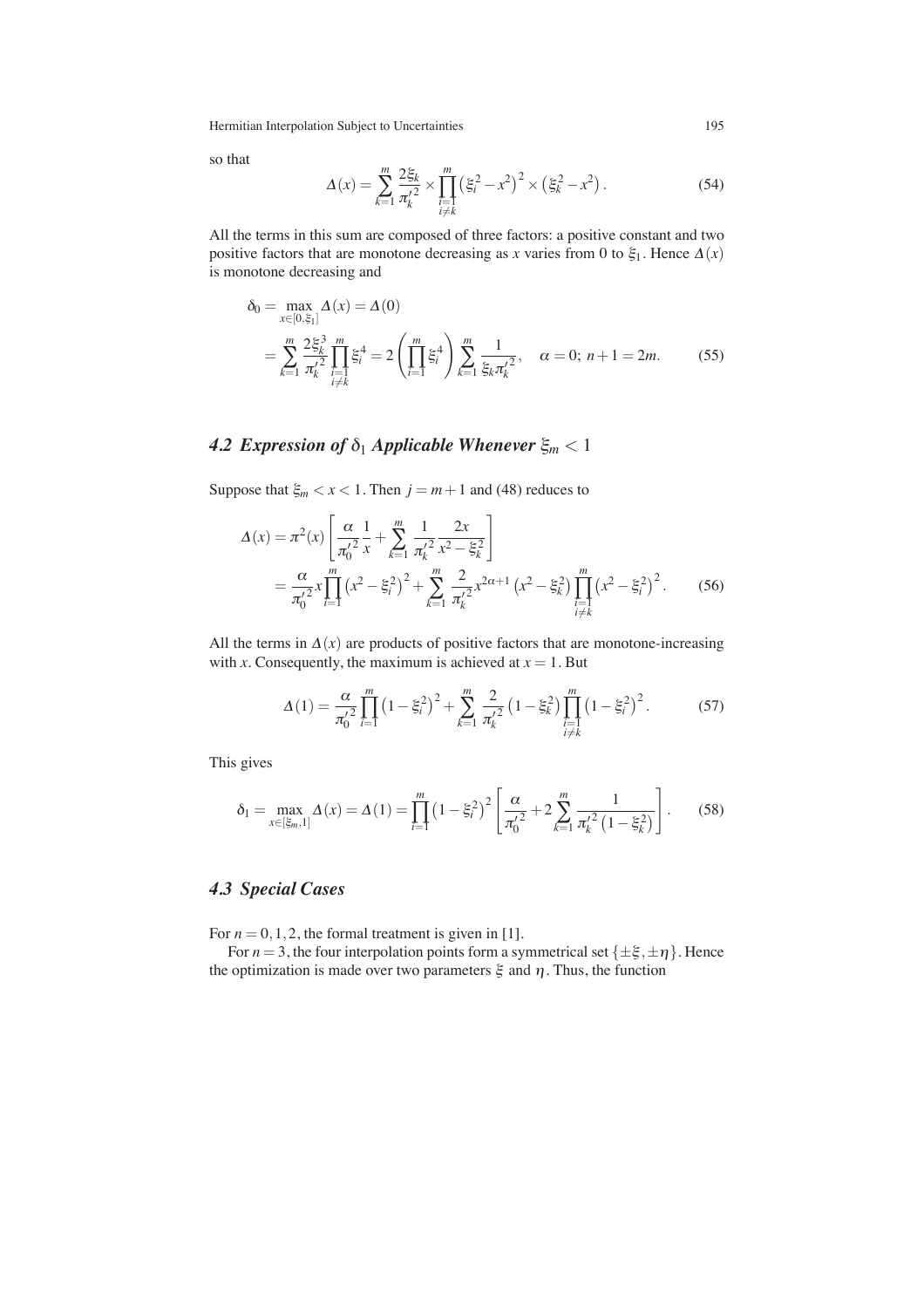

**Fig. 1** Contour plot of function  $z(\xi, \eta)$  of (59) for  $n + 1 = 4$ : the plot is symmetrical w.r.t. the bisecting line  $\eta = \xi$ , and one location of the minimum is  $\xi = 0.351$ ,  $\eta = 0.926$ 

$$
z(\eta, \eta) = \max_{x \in [0,1]} \Delta(x) \tag{59}
$$

is defined discretely. The iso-value contours of this function are indicated in Fig. 1, which permits after refinement to identify the optimum  $\xi \approx 0.351$  and  $\eta \approx 0.926$ .

For  $n = 4$ , the five interpolation points form a symmetrical set  $0, {\pm \xi, \pm \eta}$ . Hence the optimization is again made over two parameters  $\xi$  and  $\eta$ . Thus, the function  $z(\eta,\eta)$  is again defined by (59) and evaluated discretely. The iso-value contours of this function are indicated in Fig. 2, which permits after refinement to identify the optimum  $\xi \approx 0.571$  and  $\eta \approx 0.948$ .

# *4.4 General Results (n* > 4*)*

The min-max- $\Delta$  problem has been solved by either analytical or numerical means for values of *n* in the range from 0 to 40. The results are collected in Table 1 in which the first column indicates the number of interpolation points  $n+1$ , the second gives the definition of the Chebyshev points  $\xi^*(n \leq 4)$ , the third provides the definition of the optimal distribution  $\xi$ , and the fourth a comparison of performance by giving, when available, the values of

1.  $\Delta = \max_{x} \Delta(x, \xi)$ , the upper bound on  $\Delta(x)$  corresponding to the optimal distribution  $\xi = \xi$  of interpolation points;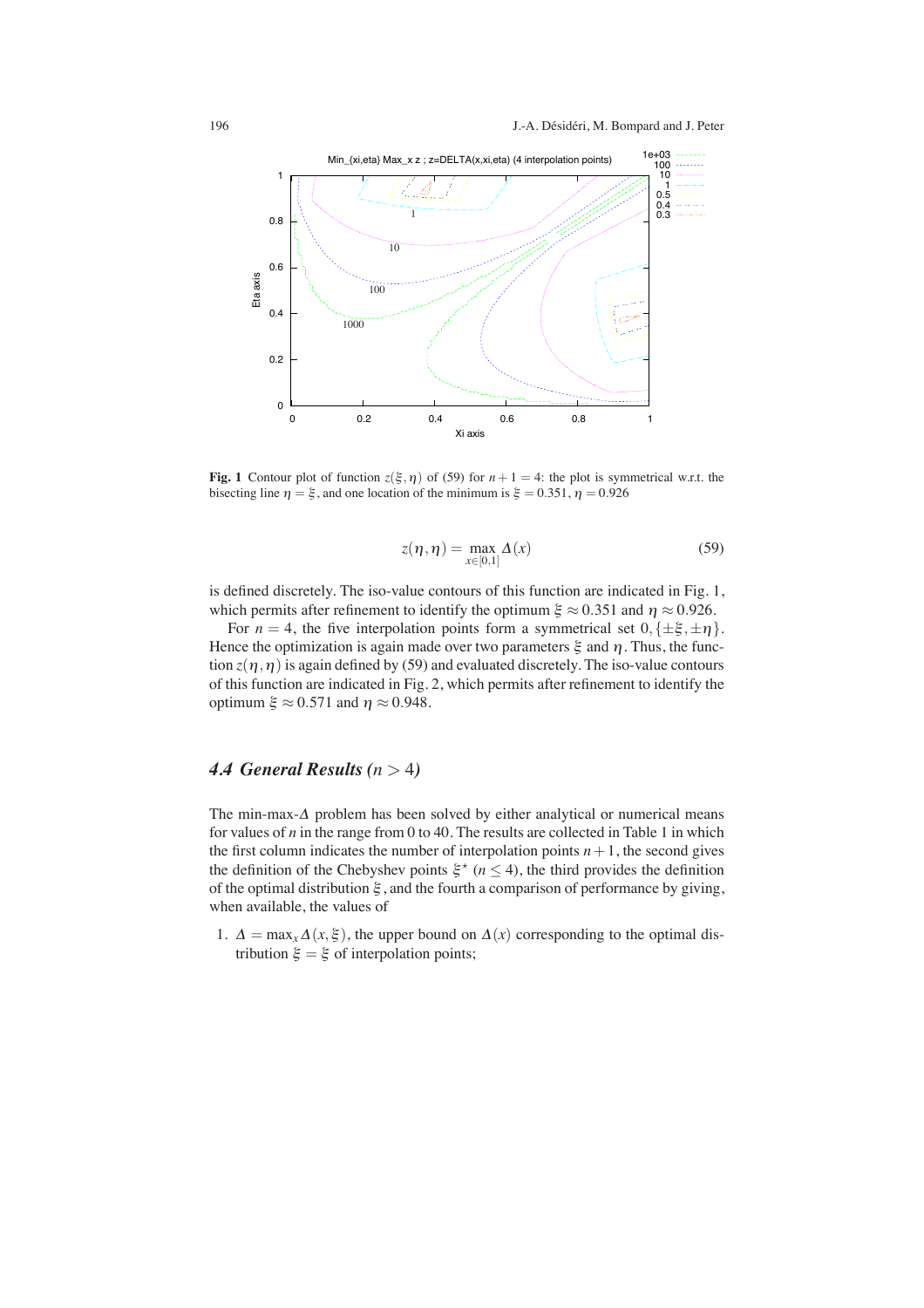

**Fig. 2** Contour plot of function  $z(\xi, \eta)$  of (59) for  $n + 1 = 5$ : the plot is symmetrical w.r.t. the bisecting line  $\eta = \xi$ , and one location of the minimum is  $\xi = 0.571$ ,  $\eta = 0.948$ 

- 2.  $\Delta^* = \max_x \Delta(x, \xi^*)$ , the upper bound on  $\Delta(x)$  corresponding to the approximately optimal distribution  $\xi = \xi^*$  of interpolation points (the Chebyshev distribution);
- 3.  $\Delta^u = \max_x \Delta(x, \xi^u)$ , the upper bound on  $\Delta(x)$  corresponding to the uniform distribution  $\xi = \xi^u$  of interpolation points.

The analytical results are related to the cases for which  $n \leq 4$ , and have been outlined in a previous subsection.

For  $n+1 \ge 10$ , the distribution  $\xi$  (not given here) has been identified by a numerical minimization realized by a particle-swarm (PSO) algorithm. The table indicates the corresponding values of  $\Delta$ .

From these results, one observes that the upper bound  $\Delta$  achieved when the distribution of interpolation points is optimized, is not only bounded, but it even diminishes with increasing *n*. The Chebyshev distribution has an almost equivalent performance. Inversely, the uniform distribution yields a value of the upper bound  $\Delta^{u}$  that is unbounded with *n*. In conclusion, using the Chebyshev distribution, which is known explicitly, is highly recommended in practice.

## **5 Generalized Hermitian Interpolation**

In this section, we generalize the notions introduced in the first three to the situation where one wishes to construct a(the) low(est)-degree polynomial interpolant of the values, as well as the derivatives up to order, say  $p$  ( $p \in \mathbb{N}$ ), of a given smooth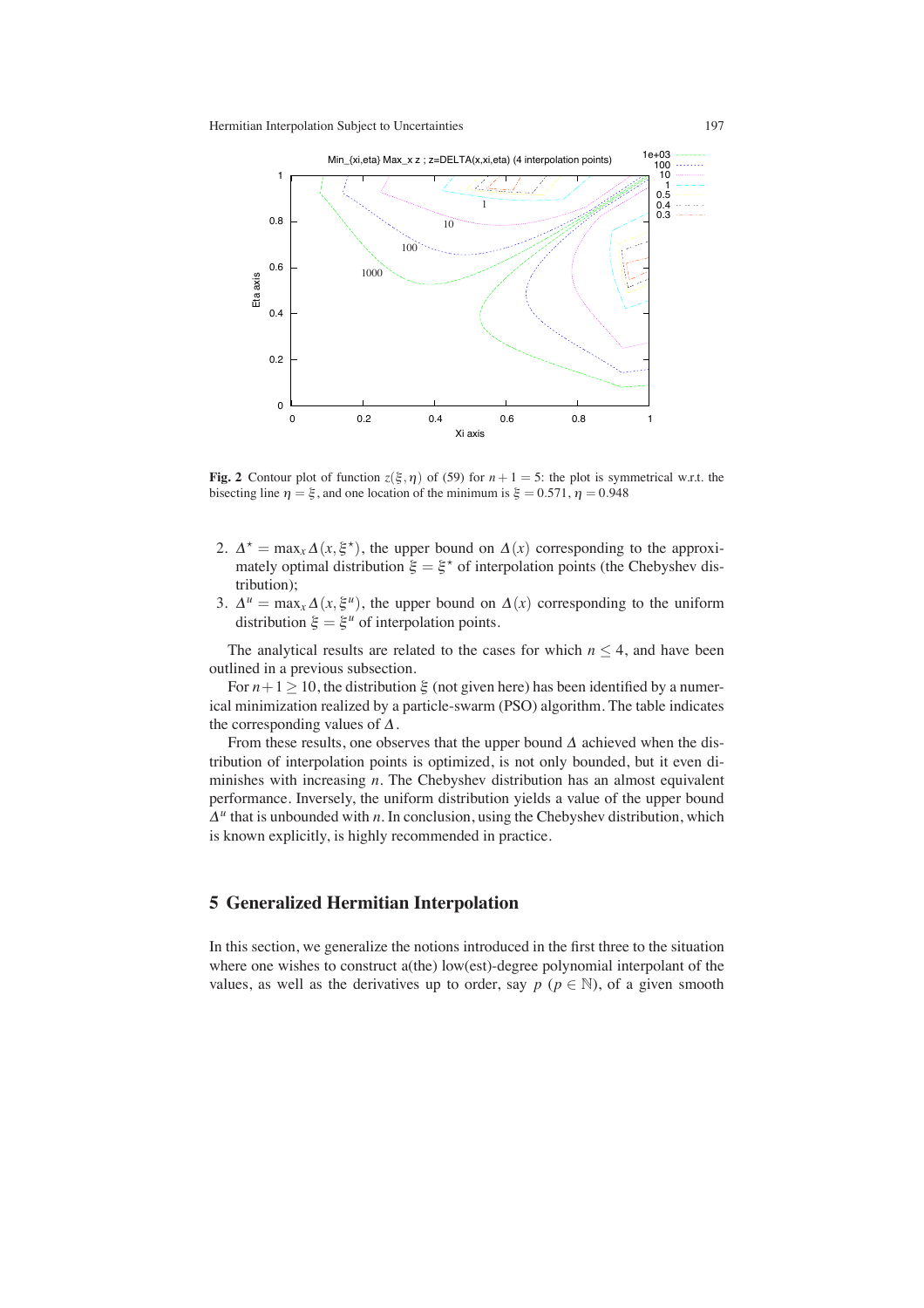**Table 1** Variation of the criterion  $\max_{x} \Delta(x, \xi)$ , related to Hermitian interpolation with uncertain derivatives, for different choices of the set  $\xi = {\xi_i}$ ,  $i = 1,...,n$ , of interpolation points in  $[-1,1]$ ,<br>and different degrees,  $2n + 1$ ;  $\Delta = \max_x \Delta(x,\xi)$ ,  $\Delta^* = \max_x \Delta(x,\xi^*)$  and  $\Delta^u = \max_x \Delta(x,\xi^u)$ , where  $\xi_i^{\mu} = -1 + \frac{2}{n-1}(i-1), i = 1, ..., n$ .

| Number interpol. pts.: $n+1$<br>Degree of interpolant: $2n + 1$ | Chebyshev<br>points: $\xi^*$                                                                                                       | $\xi =$<br>$\arg\min_{\xi} \max_{x} \Delta$ | Performance:<br>$\varDelta^{\star}$<br>$\Lambda$<br>$\Delta^u$ |
|-----------------------------------------------------------------|------------------------------------------------------------------------------------------------------------------------------------|---------------------------------------------|----------------------------------------------------------------|
| 1<br>1                                                          | $\overline{0}$                                                                                                                     | $\overline{0}$                              | $\mathbf{1}$<br>$\mathbf{1}$<br>$\mathbf{1}$                   |
| $\overline{2}$<br>3                                             | $\pm \frac{1}{\sqrt{2}} \doteq \pm 0.7071$                                                                                         | $\pm 0.7549$                                | 0.3774<br>0.5<br>0.5                                           |
| $\mathfrak{Z}$<br>5                                             | $\theta$<br>$\pm \frac{\sqrt{3}}{2} \doteq \pm 0.8660$                                                                             | $\theta$<br>±0.8677                         | 0.3258<br>0.3333<br>0.3755                                     |
| $\overline{4}$<br>$\overline{7}$                                | $\pm \sqrt{\frac{1}{2} - \frac{1}{\sqrt{8}}} \doteq \pm 0.3827$<br>$\pm \sqrt{\frac{1}{2} + \frac{1}{\sqrt{8}}} \doteq \pm 0.9239$ | $\pm 0.351$<br>±0.926                       | 0.282<br>0.299<br>0.439                                        |
| 5<br>$\overline{Q}$                                             | $\mathbf{0}$<br>$\pm\sqrt{\frac{5-\sqrt{5}}{8}} \doteq \pm 0.5878$<br>$\pm\sqrt{\frac{5+\sqrt{5}}{8}} \doteq \pm 0.9511$           | $\mathbf{0}$<br>$\pm 0.571$<br>$\pm 0.948$  | 0.262<br>0.249<br>0.652                                        |
| 10<br>19                                                        |                                                                                                                                    |                                             | 0.164<br>0.179<br>39.                                          |
| 11<br>21                                                        |                                                                                                                                    |                                             | 0.167<br>0.154<br>111.                                         |
| 20<br>39                                                        |                                                                                                                                    |                                             | 0.103<br>0.112<br>$3.9 \times 10^{6}$                          |
| 21<br>41                                                        |                                                                                                                                    |                                             | 0.100<br>0.108<br>$1.3 \times 10^{7}$                          |

function *f*(*x*) over [−1,1]. The interpolation points are again denoted  $\{x_i\}_{i=0,1,...,n}$ , and we use the notation

$$
y_i^{(k)} = f^{(k)}(x_i), \quad k = 0, 1, ..., p; \ i = 0, 1, ..., n.
$$
 (60)

The interpolation polynomial is denoted  $H_{n,p}(x)$  and it is now constrained to the following  $(p+1)(n+1)$  interpolation conditions:

$$
\forall k \in \{0, 1, ..., p\}, \ \forall i \in \{0, 1, ..., n\} \ : \ \mathsf{H}_{n, p}^{(k)}(x_i) = y_i^{(k)}.\tag{61}
$$

We associate such kind of interpolation with the expression "generalized Hermitian interpolation".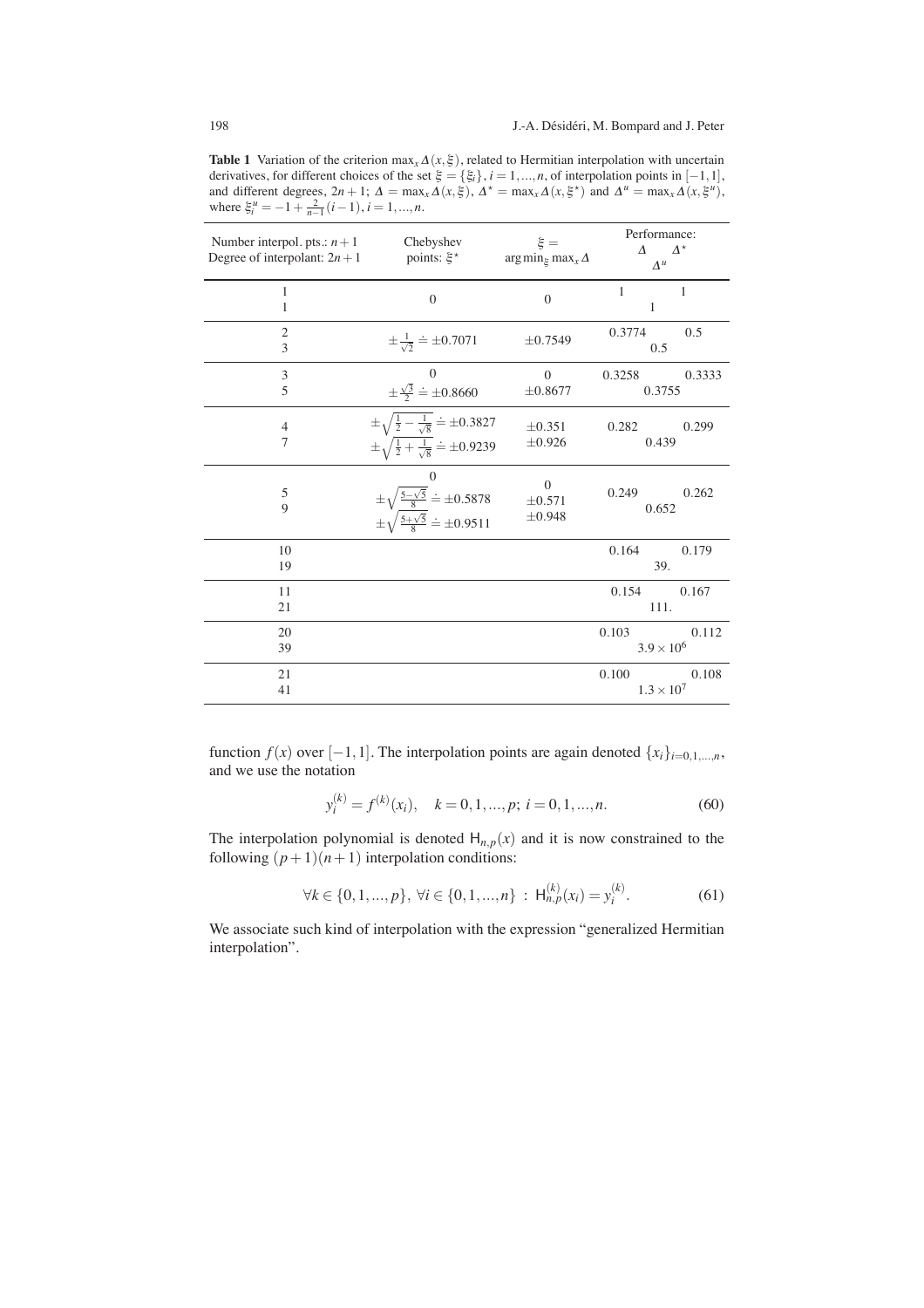## *5.1 Existence and Uniqueness*

We first establish existence and uniqueness by the following:

**Theorem 1.** *There exists a unique polynomial*  $H_{n,p}(x)$  *of degree at most equal to*  $(p+1)(n+1)-1$  *satisfying the generalized interpolation conditions* (61)*.* 

*Proof.* By recurrence on *p*. For  $p = 0$ , the generalized Hermitian interpolation reduces to the classical Lagrange interpolation, whose solution is indeed unique among polynomials of degree at most equal to  $(p+1)(n+1)-1 = n$ :

$$
H_{n,0}(x) = P_n(x).
$$
 (62)

For  $p \ge 1$ , assume  $H_{n,p-1}(x)$  exists and is unique among polynomials of degree at most equal to  $p(n+1)-1$ . This polynomial, by assumption, satisfies the following interpolation conditions:

$$
\forall k \in \{0, 1, ..., p - 1\}, \ \forall i \in \{0, 1, ..., n\} : H_{n, p - 1}^{(k)}(x_i) = y_i^{(k)}.
$$
 (63)

Hence, by seeking  $H_{n,p}(x)$  in the form

$$
H_{n,p}(x) = H_{n,p-1}(x) + R(x),
$$
\n(64)

one finds that  $R(x)$  should be of degree at most equal to  $(p+1)(n+1) - 1$  and satisfy

$$
\forall k \in \{0, 1, ..., p - 1\}, \ \forall i \in \{0, 1, ..., n\} : R^{(k)}(x_i) = 0 \tag{65}
$$

and

$$
\forall i \in \{0, 1, ..., n\} : R^{(p)}(x_i) = y_i^{(p)} - H_{n, p-1}^{(p)}(x_i). \tag{66}
$$

Now, (65) is equivalent to saying that  $R(x)$  is of the form

$$
R(x) = \prod_{i=0}^{n} (x - x_i)^p \cdot Q(x) = \pi(x)^p Q(x)
$$
 (67)

for some quotient  $Q(x)$ . Then, the derivative of order p of  $R(x)$  at  $x = x_i$  is calculated by the Leibniz formula applied to the product  $u(x)v(x)$  where

$$
u(x) = (x - x_i)^p, \qquad v(x) = \prod_{\substack{j=0 \ j \neq i}}^n (x - x_j)^p \cdot Q(x).
$$
 (68)

This gives

$$
R^{(p)}(x_i) = \sum_{k=0}^{p} {p \choose k} u^{(k)}(x_i) v^{(p-k)}(x_i).
$$
 (69)

But,  $u^{(k)}(x_i) = 0$  for all *k* except  $k = p$  yielding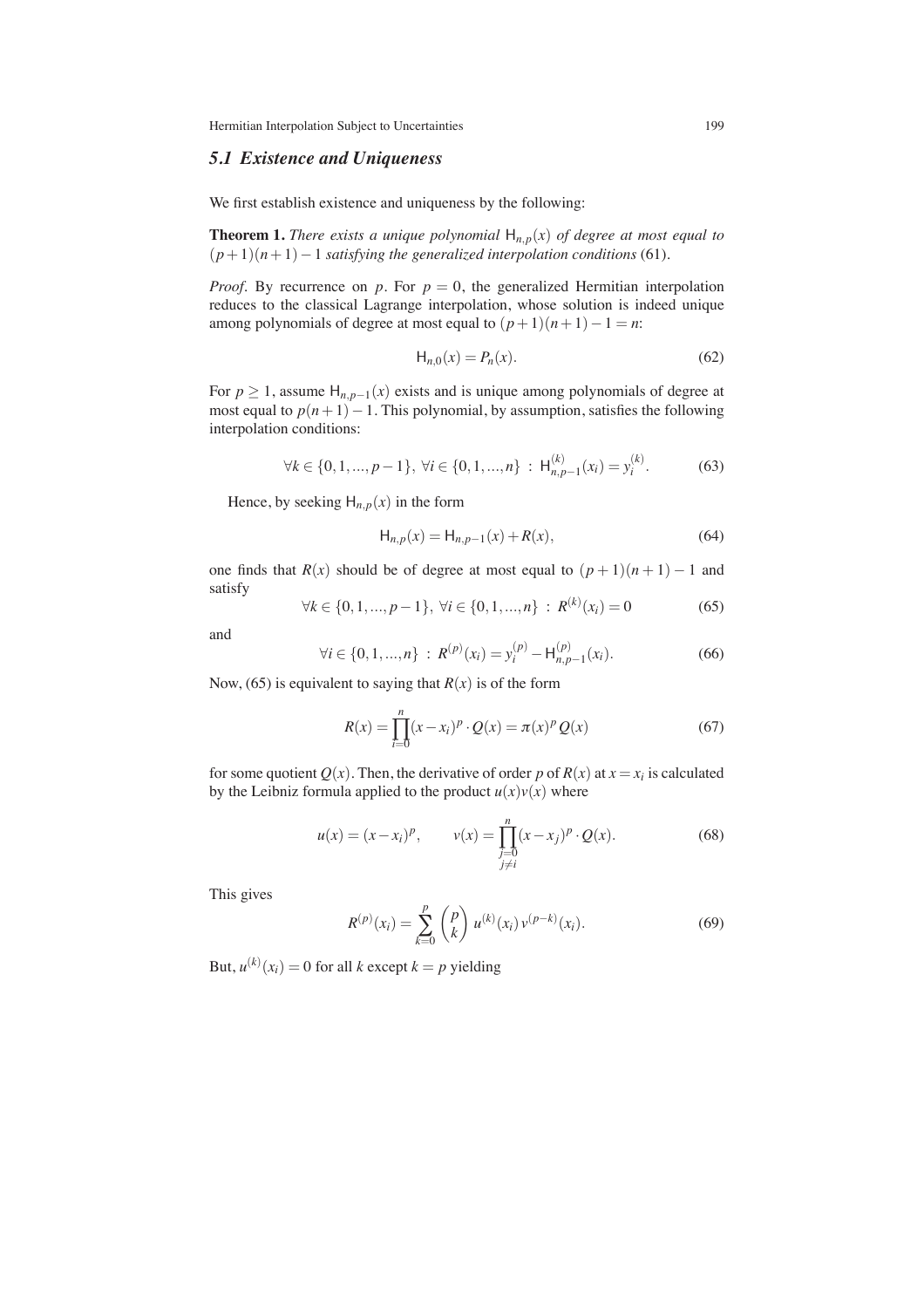$$
R^{(p)}(x_i) = p! \nu(x_i) = p! \prod_{\substack{j=0 \ j \neq i}}^n (x_i - x_j)^p Q(x_i) = p! \pi'(x_i)^p Q(x_i).
$$
 (70)

Thus, all the interpolation conditions are satisfied iff the polynomial  $Q(x)$  fits the following interpolation conditions:

$$
\forall i \in \{0, 1, ..., n\} : Q(x_i) = Q_i = \frac{R^{(p)}(x_i)}{p! \pi'(x_i)^p} = \frac{y_i^{(p)} - H_{n, p-1}^{(p)}(x_i)}{p! \pi'(x_i)^p}.
$$
 (71)

Therefore, solutions exist, and the lowest-degree solution is uniquely obtained when  $Q(x)$  is the Lagrange interpolation polynomial associated with the above function values. This polynomial is of degree at most equal to *n*. Hence,  $R(x)$  and  $H_{n,p}(x)$  are of degree at most equal to  $p(n+1)+n = (p+1)(n+1)-1$ . □

#### *5.2 Interpolation Error and Best Approximation*

We have the following:

**Theorem 2 (***Interpolation error associated with the generalized Hermitian inter-<i>polant*). Assuming that  $f \in C^{(p+1)(n+1)}([-1,1])$ , we have

$$
\forall x \in [-1,1], \exists \xi \in [-1,1] : f(x) = \mathsf{H}_{n,p}(x) + \pi(x)^{p+1} \frac{f^{([p+1)(n+1)])}(\xi)}{[(p+1)(n+1)]!}. \tag{72}
$$

*Proof.* Let  $x \in [-1,1]$  be fixed. If  $x = x_i$  for some  $i \in \{0,1,...,n\}$ ,  $f(x) = H_{n,p}(x)$ and  $\pi(x) = 0$ , and the statement is trivial. Hence, assume now otherwise that  $x \neq x_i$ for any  $i \in \{0, 1, ..., n\}$ . Then, define the constant

$$
\gamma = \frac{f(x) - H_{n,p}(x)}{\pi(x)^{p+1}}
$$
\n(73)

so that

$$
f(x) = H_{n,p}(x) + \gamma \pi(x)^{p+1}.
$$
 (74)

Now using the symbol *t* for the independent variable, one considers the function

$$
\theta(t) = f(t) - H_{n,p}(t) - \gamma \pi(t)^{p+1}.
$$
 (75)

By virtue of the interpolation conditions satisfied by the polynomial  $H_{n,p}(t)$ ,

$$
\forall k \in \{0, 1, ..., p\}, \ \forall i \in \{0, 1, ..., n\} \ : \ \theta^{(k)}(x_i) = 0 \tag{76}
$$

but, additionally, by the choice of the constant  $\gamma$ , we also have

$$
\theta(x) = 0.\tag{77}
$$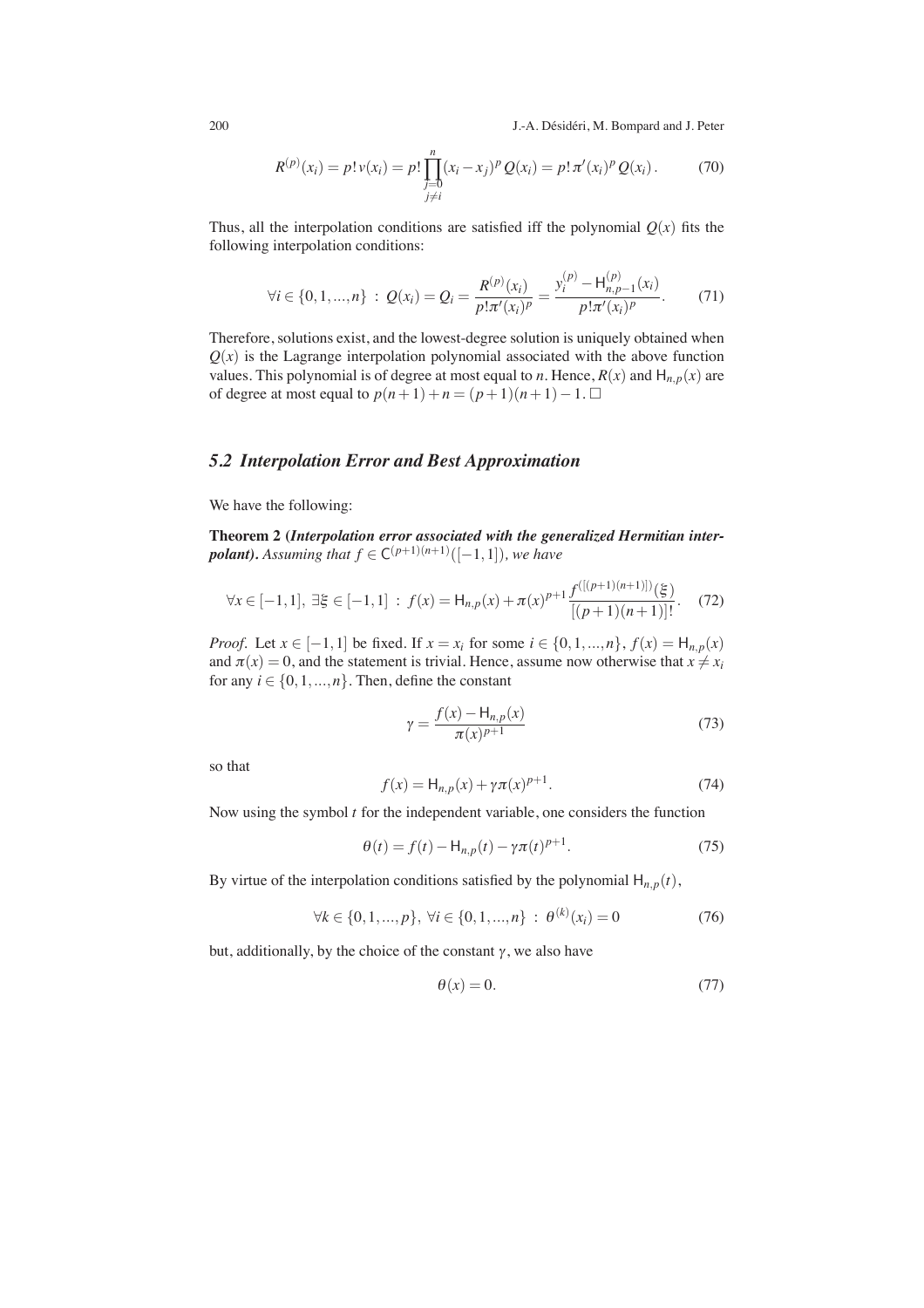This makes  $n+2$  distinct zeroes for  $\theta(x)$ :  $x_0, x_1, ..., x_n$  and *x*. Thus, by application of Rolle's theorem in each of the  $n+1$  consecutive intervals that these  $n+2$  points once arranged in an increasing order define, a zero of  $\theta'(t)$  exists, yielding  $n + 1$ distinct zeroes for  $\theta'(t)$ , to which (76) adds  $n+1$  distinct and different ones, for a total of  $2(n+1) = 2n + 2$  zeroes. Strictly between these, one finds  $2(n+1) - 1$ zeroes of  $\theta''(t)$  to which (76) adds  $n+1$  distinct and different ones, for a total of  $3(n+1)-1 = 3n+2$  zeroes. Thus, for every new derivative, we find one less zero in every subinterval, but  $n+1$  more by virtue of (76), for a total of *n* more, and this as long as (76) applies. Hence we get that  $\theta^{(p)}(t)$  admits at least  $(p+1)n + 2$ distinct zeroes. For derivatives of higher order, the number of zeroes is one less for every new one; hence,  $(p+1)n + 1$  for  $\theta^{(p+1)}(t)$ , and so on. We finally get that  $\theta^{([p+(p+1)n+1])}(t) = \theta^{([p+1)(n+1)]}(t)$  admits at least one zero  $\xi$ , that is

$$
0 = f^{([(p+1)(n+1)])}(\xi) - \gamma[(p+1)(n+1)]! \tag{78}
$$

because  $H^{([p+1)(n+1)]}(\xi) = 0$  since the degree of  $H_{n,p}(t)$  is at most equal to  $(p+1)$  $1(n+1)-1$ , and the conclusion follows.  $\Box$ 

As a consequence of this result, it is clear that the best generalized Hermitian approximation is achieved by the Chebyshev distribution of interpolation points again.

## *5.3 Best Inexact Generalized Hermitian Interpolation*

Now suppose that all the data on *f* and its successive derivatives are exact, except for the derivatives of the highest order,  $\{y_i^{(p)}\}$  $\binom{p}{i}$  that are subject to uncertainties  $\{\varepsilon_i\}_{i=0,1,\dots,n}$ . Then, the uncertainties on the values  $\{Q_i\}_{i=0,1,\dots,n}$  of the quotient  $Q(x)$ are the following:

$$
\delta Q_i = \frac{\varepsilon_i}{p! \pi'(x_i)^p};\tag{79}
$$

on the quotient itself the following:

$$
\delta Q(x) = \sum_{i=0}^{n} \frac{\varepsilon_i}{p! \pi'(x_i)^p} \mathsf{L}_i(x) = \pi(x) \sum_{i=0}^{n} \frac{\varepsilon_i}{p! \pi'(x_i)^{p+1}(x - x_i)};
$$
(80)

and, finally, the uncertainty on the generalized Hermitian interpolant  $H_{n,p}(x)$  the following:

$$
\delta H_{n,p}(x) = \pi(x)^{p+1} \sum_{i=0}^{n} \frac{\varepsilon_i}{p! \pi'(x_i)^{p+1}(x - x_i)}.
$$
\n(81)

In conclusion, for situations in which the uncertainties  $\{\varepsilon_i\}_{i=0,1,\dots,n}$  are bounded by the same number  $\varepsilon$ , the criterion that one should consider to conduct the minmax optimization of the interpolation points  $\{x_i\}_{i=0,1,\dots,n}$  is now the following one to replace the former  $\Delta(x)$ :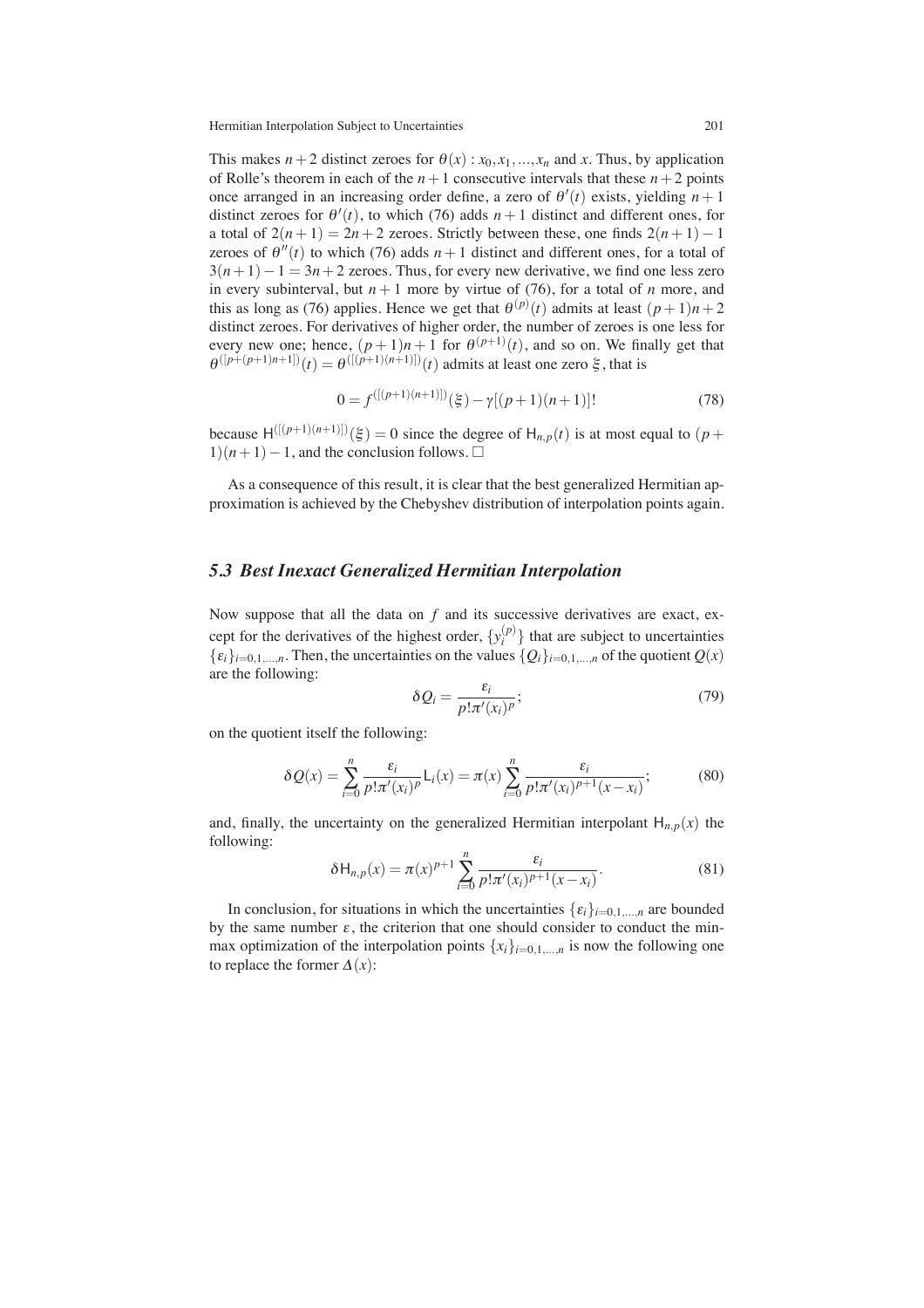$$
\Delta^{(p)}(x) = |\pi(x)|^{p+1} \sum_{i=0}^{n} \frac{1}{p! |\pi'(x_i)|^{p+1} |x - x_i|}
$$
(82)

or, equivalently,

$$
\sqrt[p+1]{\Delta(p)(x)} = |\pi(x)| \sqrt[p+1]{\sum_{i=0}^{n} \frac{1}{p! |\pi'(x_i)|^{p+1} |x - x_i|}}.
$$
 (83)

We note that this expression is a homogeneous function of  $\pi(x)$  of degree 0.

We conjecture that the variations of the above criterion, as  $p \to \infty$ , are dominated by those of the factor  $|\pi(x)|$ . Hence, in this limit, the optimal distribution of interpolation points should approach the Chebyshev distribution.

#### *5.4 Overall Bound on the Approximation Error*

The quantity  $\varepsilon \Delta^{(p)}(x)$  is an absolute bound on the error committed in the computation of the generalized Hermitian interpolant based on function and derivative values in presence of uncertainties on the derivatives of the highest order, *p*, only, when these are uniformly bounded by  $\varepsilon$ :

$$
\forall x \in [-1,1] : |\delta \mathsf{H}_{n,p}(x)| = |\mathsf{H}_{n,p}(x) - \mathsf{H}_{n,p}(x)| \le \varepsilon \Delta^{(p)}(x), \tag{84}
$$

where  $H_{n,p}(x)$  represents the actually computed approximation.

On the other hand, the interpolation error is the difference between the actual function value,  $f(x)$ , and the "true" interpolant,  $H_{n,p}(x)$ , that could be computed if all function and derivative information was known. The interpolation error satisfies

$$
\forall x \in [-1,1] : |f(x) - H_{n,p}(x)| = \left| \pi(x)^{p+1} \frac{f^{([(p+1)(n+1)])}(\xi)}{[(p+1)(n+1)]!} \right| \le \mu_{n,p} |\pi(x)|^{p+1}, \tag{85}
$$

where one has let

$$
\mu_{n,p} = \max_{x \in [-1,1]} \left| \frac{f^{([(p+1)(n+1)])}(x)}{[(p+1)(n+1)]!} \right|.
$$
\n(86)

Consequently, we have

$$
\forall x \in [-1,1] : |f(x) - H_{n,p}(x)| \le \mu_{n,p} |\pi(x)|^{p+1} + \varepsilon \Delta^{(p)}(x). \tag{87}
$$

Now, examining the precise expression for  $\Delta^{(p)}(x)$ , that is (82), we see that the ratio of the second term to the first on the right of the above inequality is equal to

$$
\frac{\varepsilon}{\mu_{n,p}} \sum_{i=0}^{n} \frac{1}{p! \, |\pi'(x_i)|^{p+1} \, |x-x_i|}.
$$
\n(88)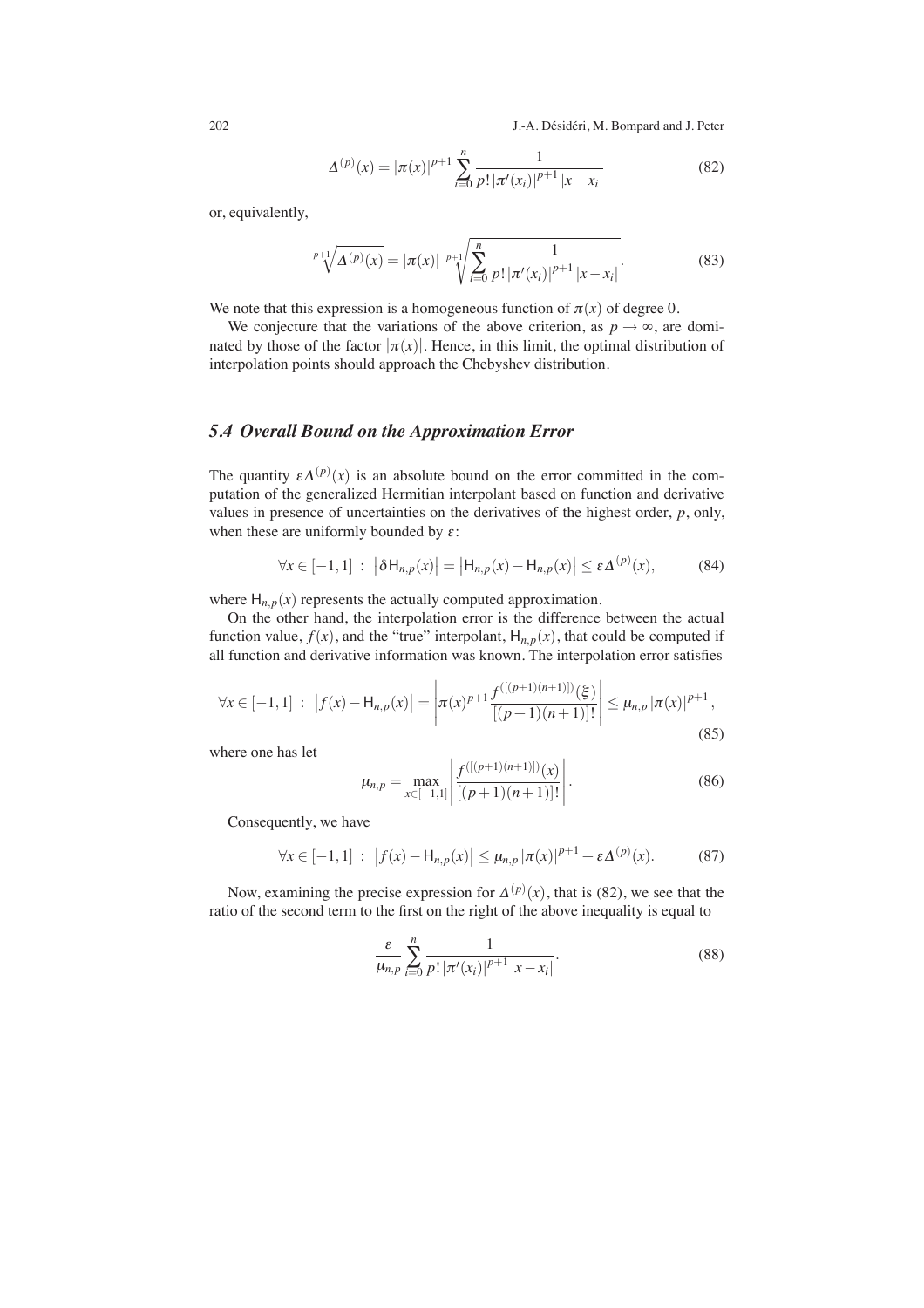For given *n* and *p*, this expression is unbounded in *x*. Thus, (the bound on) the error is inevitably degraded in the order of magnitude due to presence of uncertainties.

However, the actual dilemma of interest is somewhat different. It is the following: given the values  $\{y_i, y'_i, ..., y_i^{(p-1)}\}$ ,  $0 \le i \le n$ , and correspondingly, approximations of the higher derivative  $\{y_i^{(p)}\}$  $\binom{p}{i}$ , which of the following two interpolants is (guaranteed to be) more accurate:

- 1. the Hermitian interpolant of the sole exact values:  $\{y_i, y'_i, ..., y_i^{(p-1)}\}$ ,  $0 \le i \le n$ , or
- 2. the Hermitian interpolant of the entire data set?

The first interpolant differs from  $f(x)$  by the sole interpolation error,  $\mu_{n,p-1}|\pi(x)|^p$ . The second interpolant is associated with the higher-order interpolation error,  $\mu_{n,p}|\pi(x)|^{p+1}$ , but is subject to the uncertainty term  $\varepsilon\Delta^{(p)}(x)$ , which is dominant, as we have just seen. Thus, the decision of whether to include derivatives or not should be guided by the ratio of the uncertainty term,  $\varepsilon \Delta^{(p)}(x)$ , to the lower interpolation error,  $\mu_{n,p-1}|\pi(x)|^p$ . This ratio is equal to

$$
\frac{\varepsilon}{\mu_{n,p-1}} |\pi(x)| \sum_{i=0}^{n} \frac{1}{p! |\pi'(x_i)|^{p+1} |x - x_i|}
$$
(89)

and it admits the bound

$$
\frac{\varepsilon B_{n,p}}{\mu_{n,p-1}},\tag{90}
$$

where the bound

$$
B_{n,p} = \max_{x \in [-1,1]} |\pi(x)| \sum_{i=0}^{n} \frac{1}{p! |\pi'(x_i)|^{p+1} |x - x_i|}
$$
(91)

exists since, in the above, the function over which the max applies is piecewise polynomial for fixed *n* and *p*.

Hermitian interpolation is definitely preferable whenever the expression in (90) is less than 1. This criterion permits us to identify trends as  $\varepsilon$ , *n* and *p* vary, but is not very practical in general since the factors  $\varepsilon$  and  $\mu_{n,p-1}$  are problem-dependent and out of control. The variation with *n* of the bound  $B_{n,p}$  has been plotted in Fig. 3 for  $p = 1, 2$  and 3. Visibly, the bound  $B_{n,p}$  can be large unless p and n are small. Therefore, unsurprisingly, unless *n* and  $p$ , as well as the uncertainty level  $\varepsilon$ , are small enough, the criterion in  $(90)$  is larger than 1, and the interpolant of the sole exactly known values is likely to be the more accurate one.

To appreciate this in a practical case, we have considered the case of the interpolation of the function

$$
f(x) = f_{\lambda}(x) = \frac{1}{1 + \lambda x^2}
$$
\n(92)

over the interval  $[-1,1]$  for  $p = 0$  (Lagrange interpolation) and  $p = 1$  (Hermitian interpolation). This smooth function is bounded by 1, and its maximum derivative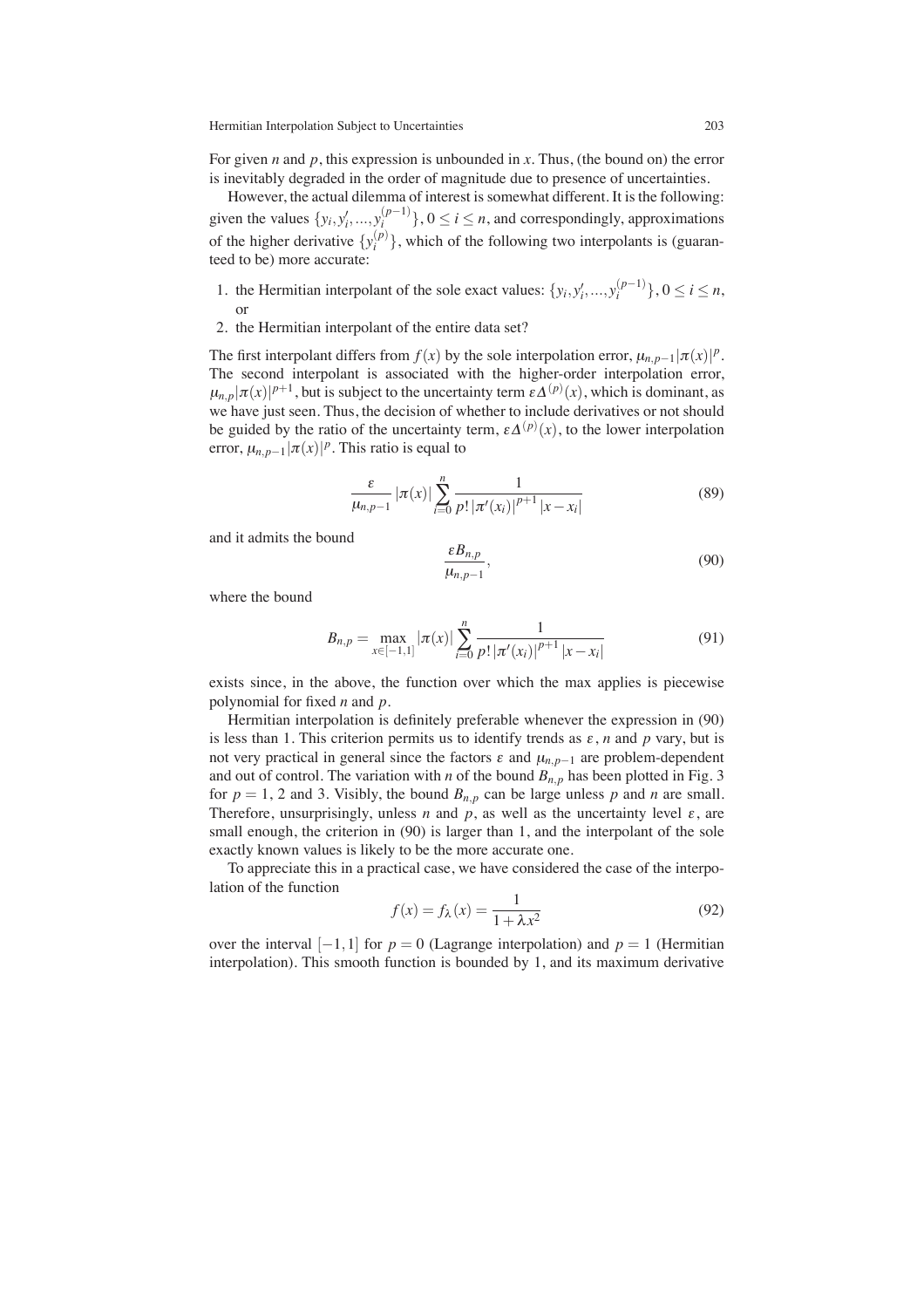

**Fig. 3** Coefficient  $B_{n,p}$  as a function of *n* for  $p = 1, 2$  and 3

increases with  $\lambda$ . For  $\lambda = 64/27$ , this maximum is equal to 1. For  $\lambda = 256/27$ , this maximum is equal to 2.

In the first experiment (Figs. 4 and 5),  $\lambda = 64/27$  and  $n = 5$ . The Lagrange interpolant is fairly inaccurate, mostly near the endpoints. Thus the error distribution indicates that the approximate Hermitian interpolant is preferable even for a fairly high level of uncertainty on the derivatives (20 % is acceptable).

In the second experiment (Figs. 6 and 7), the interpolated function is the same, but the number *n* is doubled  $(n = 10)$ . Consequently, the Lagrange interpolant of the sole exact function values is very accurate. The approximate Hermitian interpolant can only surpass it if the level of uncertainty on the derivatives is small (less than 5 %).

Lastly, with the same number of interpolation points  $(n = 10)$ , we have considered the case of a function with larger derivatives ( $\lambda = 256/27$ ). As a result (see Figs. 8 and 9), the accuracy of the Lagrange interpolation has been severely degraded. Then again, the approximate Hermitian interpolation is found superior for higher levels of uncertainty in the derivatives (the switch is between 20 and 50%).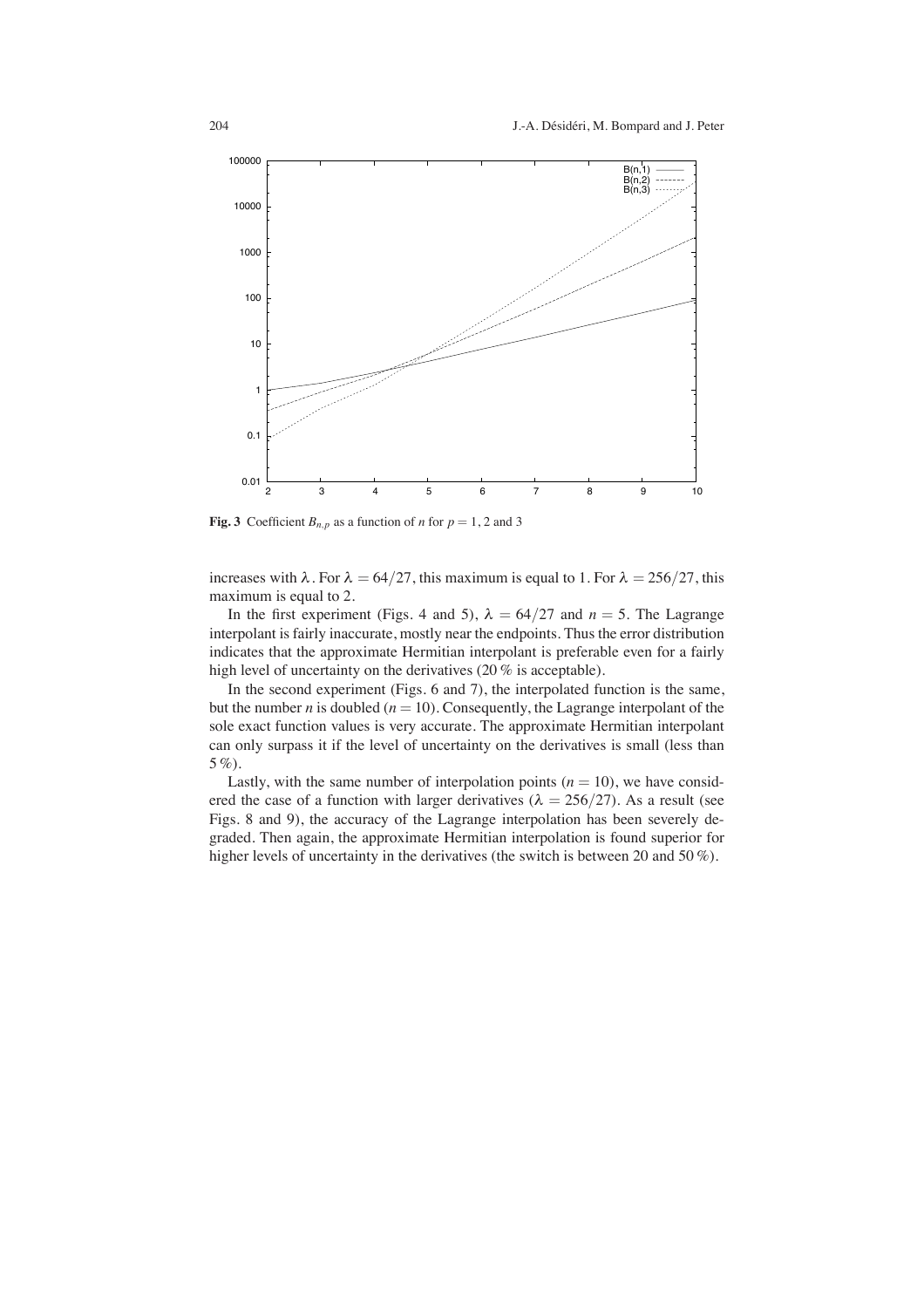

**Fig. 4** Case  $\lambda = 64/27$  (max<sub>*x*</sub>  $|f_{\lambda}(x)| = \max_{x} |f'_{\lambda}(x)| = 1$ ); function  $f_{\lambda}(x)$  and various interpolation polynomials  $(n = 5)$ 



**Fig. 5** Case  $\lambda = 64/27 \text{ (max}_x |f_\lambda(x)| = \max_x |f'_\lambda(x)| = 1$ ; error distribution associated with the various interpolation polynomials (*n* = 5)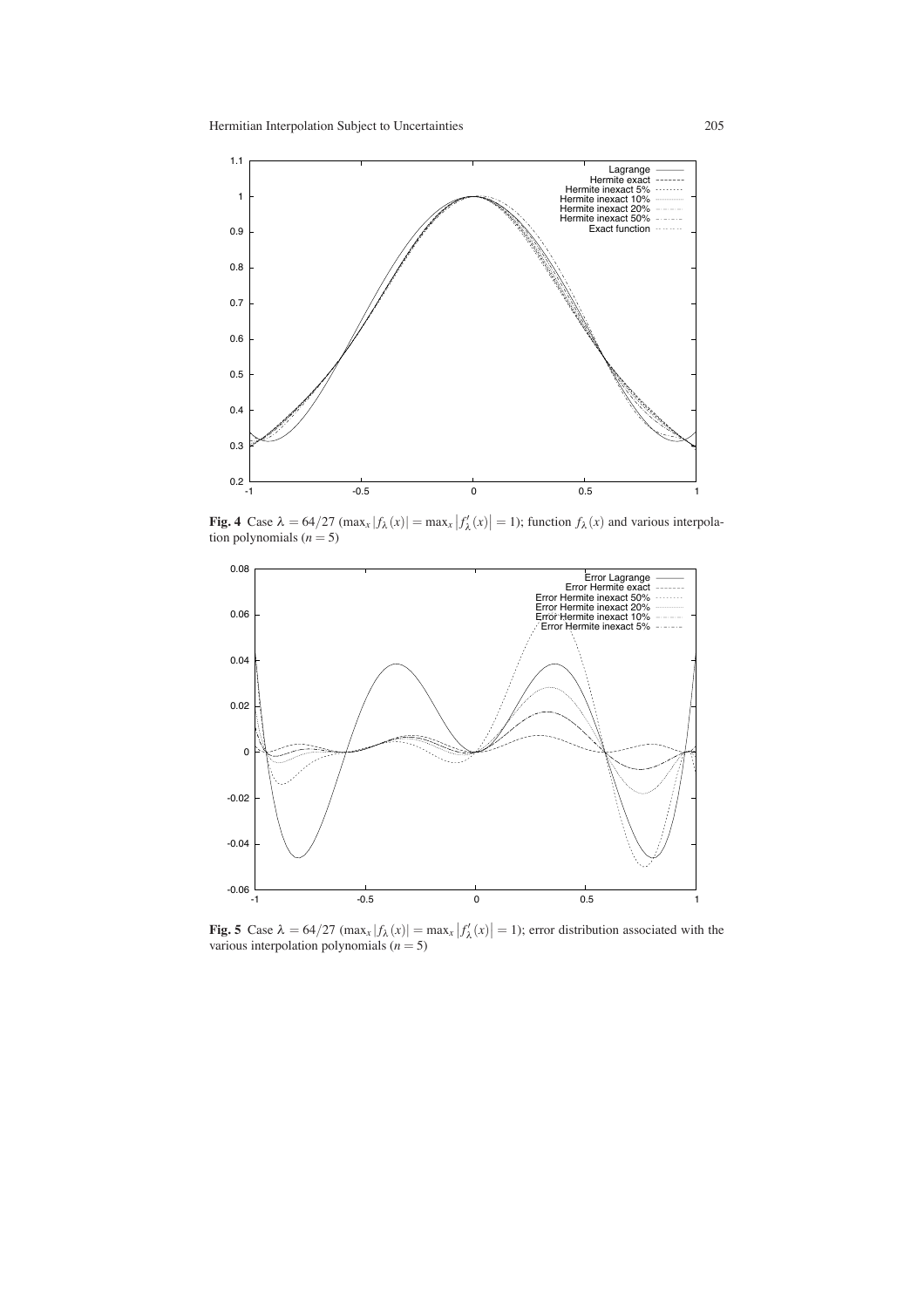

**Fig. 6** Case  $\lambda = 64/27 \text{ (max}_x | f_\lambda(x) | = \max_x |f'_\lambda(x)| = 1$ ; function  $f_\lambda(x)$  and various interpolation polynomials  $(n = 10)$ 



**Fig. 7** Case  $\lambda = 64/27 \left( \max_x |f_\lambda(x)| \right) = \max_x |f'_\lambda(x)| = 1$ ; error distribution associated with the various interpolation polynomials  $(n = 10)$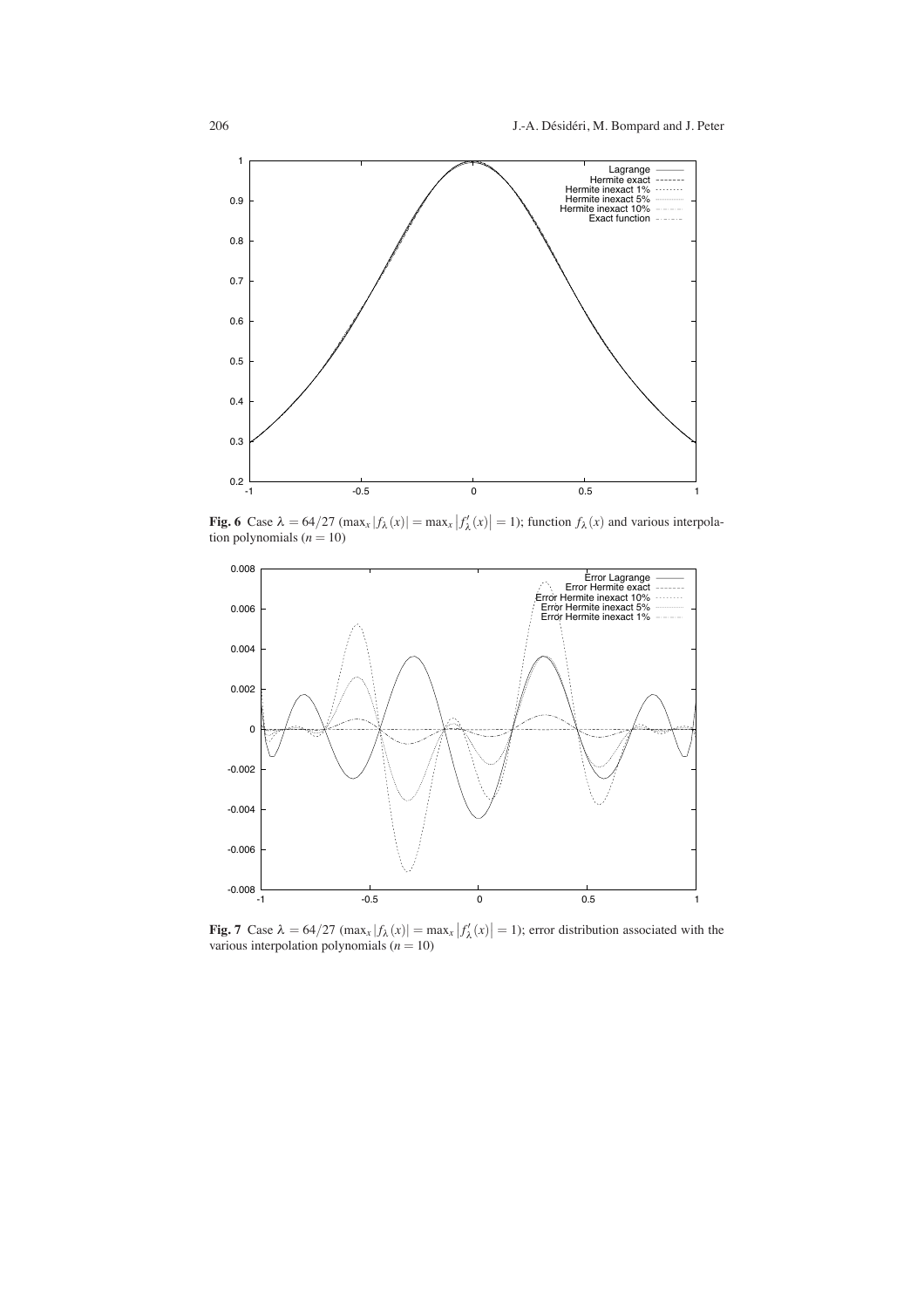

**Fig. 8** Case  $\lambda = 256/27 \text{ (max}_x | f_\lambda(x)| = 1$ ;  $\max_x |f'_\lambda(x)| = 2$ ); function  $f_\lambda(x)$  and various interpolation polynomials (*n* = 10)



**Fig. 9** Case  $\lambda = 256/27 \text{ (max}_x | f_\lambda(x)| = 1; \text{max}_x | f'_\lambda(x)| = 2$ ; error distribution associated with the various interpolation polynomials  $(n = 10)$